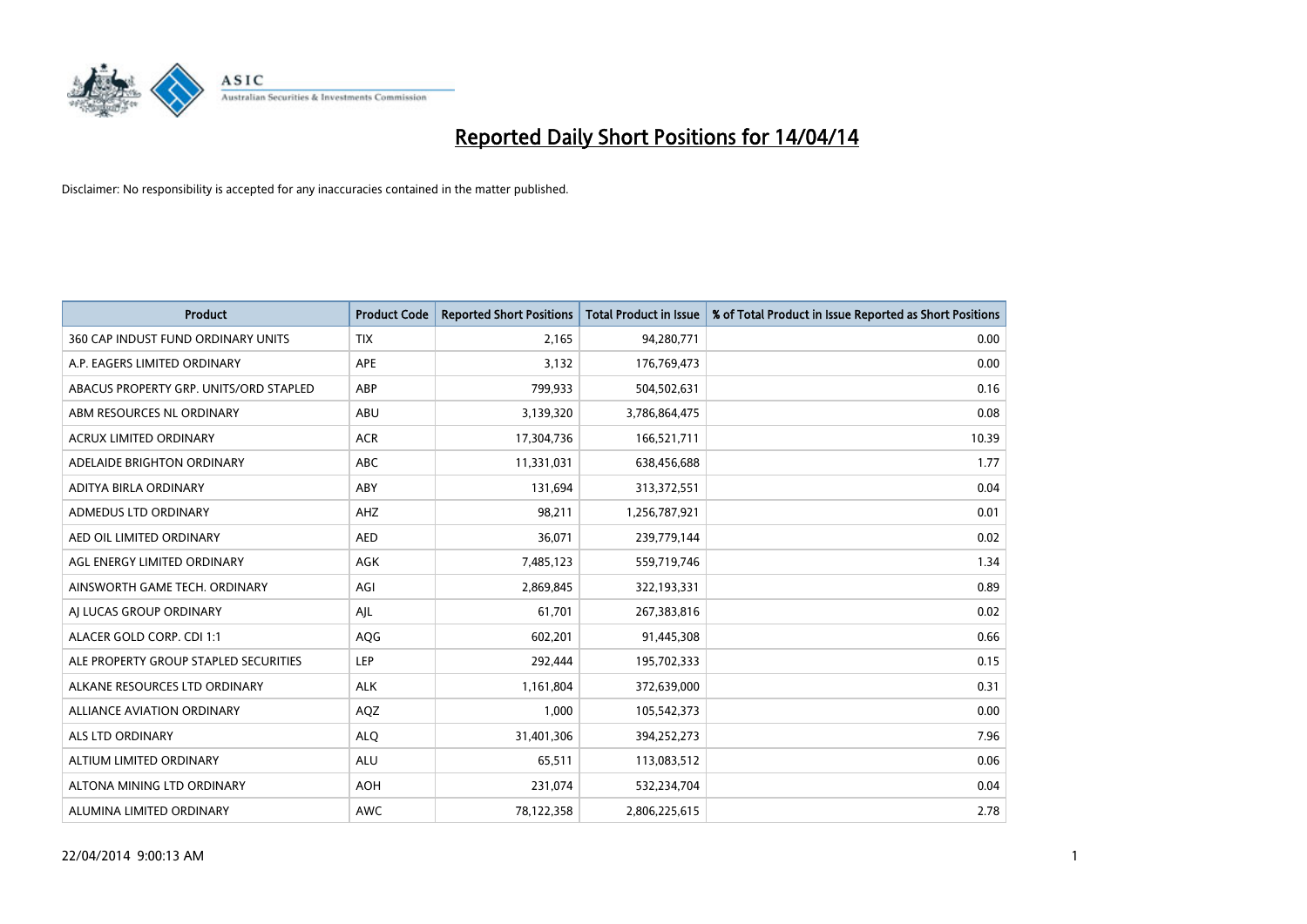

| <b>Product</b>                          | <b>Product Code</b> | <b>Reported Short Positions</b> | <b>Total Product in Issue</b> | % of Total Product in Issue Reported as Short Positions |
|-----------------------------------------|---------------------|---------------------------------|-------------------------------|---------------------------------------------------------|
| AMALGAMATED HOLDINGS ORDINARY           | AHD                 | 2,617                           | 157,854,701                   | 0.00                                                    |
| AMCOM TELECOMM. ORDINARY                | AMM                 | 1,130,577                       | 245,322,894                   | 0.46                                                    |
| AMCOR LIMITED ORDINARY                  | AMC                 | 3,055,469                       | 1,206,684,923                 | 0.25                                                    |
| AMP LIMITED ORDINARY                    | AMP                 | 46,821,836                      | 2,957,737,964                 | 1.58                                                    |
| ANSELL LIMITED ORDINARY                 | <b>ANN</b>          | 4,704,044                       | 152,937,881                   | 3.08                                                    |
| ANTARES ENERGY LTD ORDINARY             | AZZ                 | 915,252                         | 255,000,000                   | 0.36                                                    |
| ANZ BANKING GRP LTD ORDINARY            | ANZ                 | 8,737,609                       | 2,744,118,670                 | 0.32                                                    |
| APA GROUP STAPLED SECURITIES            | APA                 | 24,198,312                      | 835,750,807                   | 2.90                                                    |
| APN NEWS & MEDIA ORDINARY               | <b>APN</b>          | 445,664                         | 1,029,041,356                 | 0.04                                                    |
| APPLABS TECH LTD ORDINARY               | <b>ALA</b>          | 156,477                         | 25,126,971                    | 0.62                                                    |
| AQUARIUS PLATINUM. ORDINARY             | <b>AOP</b>          | 6,948,148                       | 488,103,453                   | 1.42                                                    |
| AQUILA RESOURCES ORDINARY               | <b>AQA</b>          | 12,944,091                      | 411,804,442                   | 3.14                                                    |
| ARAFURA RESOURCE LTD ORDINARY           | <b>ARU</b>          | 38,002                          | 441,270,644                   | 0.01                                                    |
| ARB CORPORATION ORDINARY                | ARP                 | 1,478,812                       | 72,493,302                    | 2.04                                                    |
| ARDENT LEISURE GROUP STAPLED SECURITIES | AAD                 | 3,507,403                       | 405,055,708                   | 0.87                                                    |
| ARENA REIT. ORDINARY UNITS              | <b>ARF</b>          | 33,164                          | 211,495,653                   | 0.02                                                    |
| ARISTOCRAT LEISURE ORDINARY             | ALL                 | 8,433,882                       | 551,418,047                   | 1.53                                                    |
| ARRIUM LTD ORDINARY                     | ARI                 | 29,815,131                      | 1,361,469,008                 | 2.19                                                    |
| ASCIANO LIMITED ORDINARY                | <b>AIO</b>          | 8,280,447                       | 975,385,664                   | 0.85                                                    |
| ASG GROUP LIMITED ORDINARY              | ASZ                 | 568,838                         | 206,720,839                   | 0.28                                                    |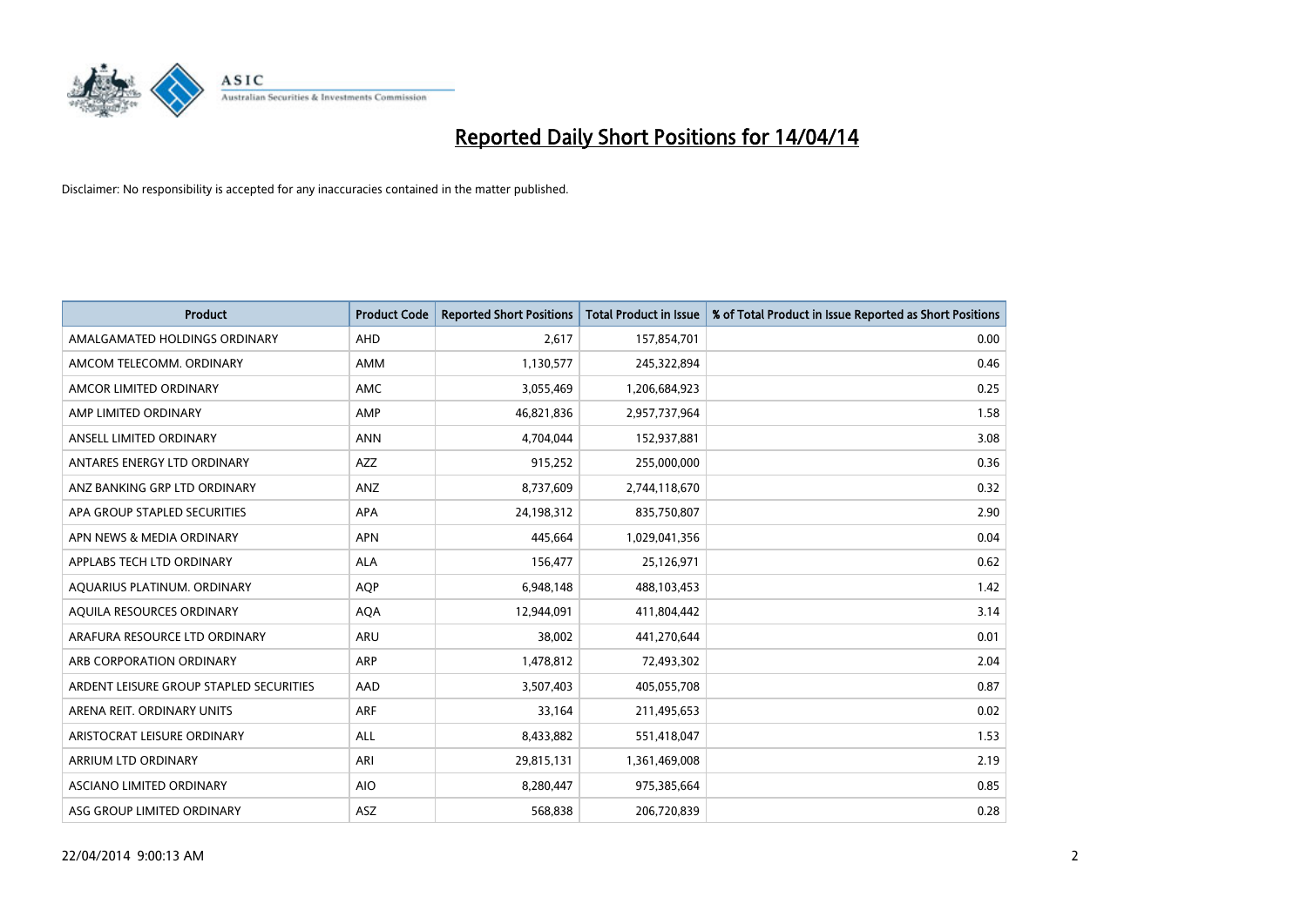

| <b>Product</b>                            | <b>Product Code</b> | <b>Reported Short Positions</b> | <b>Total Product in Issue</b> | % of Total Product in Issue Reported as Short Positions |
|-------------------------------------------|---------------------|---------------------------------|-------------------------------|---------------------------------------------------------|
| ASPEN GROUP ORD/UNITS STAPLED             | <b>APZ</b>          | 74,531                          | 119,946,366                   | 0.06                                                    |
| ASTRO JAP PROP GROUP STAPLED US PROHIBIT. | AJA                 | 36,599                          | 67,211,752                    | 0.05                                                    |
| ASX LIMITED ORDINARY                      | ASX                 | 4,581,381                       | 193,595,162                   | 2.37                                                    |
| ATLAS IRON LIMITED ORDINARY               | AGO                 | 92,549,235                      | 915,496,158                   | 10.11                                                   |
| ATRUM COAL NL ORDINARY                    | ATU                 | 1,248                           | 76,305,842                    | 0.00                                                    |
| AUCKLAND INTERNATION DEFERRED SETTLEMENT  | <b>AIADA</b>        | 3,669                           | 1,190,308,041                 | 0.00                                                    |
| AURIZON HOLDINGS LTD ORDINARY             | AZJ                 | 31,353,458                      | 2,137,284,503                 | 1.47                                                    |
| AURORA OIL & GAS ORDINARY                 | <b>AUT</b>          | 3,695,580                       | 448,785,778                   | 0.82                                                    |
| AUSDRILL LIMITED ORDINARY                 | ASL                 | 30,653,589                      | 312,277,224                   | 9.82                                                    |
| AUSENCO LIMITED ORDINARY                  | AAX                 | 1,821,125                       | 168,449,799                   | 1.08                                                    |
| AUSTAL LIMITED ORDINARY                   | ASB                 | 279,151                         | 346,379,377                   | 0.08                                                    |
| AUSTBROKERS HOLDINGS ORDINARY             | <b>AUB</b>          | 1,483                           | 59,642,171                    | 0.00                                                    |
| AUSTIN ENGINEERING ORDINARY               | ANG                 | 1,263,535                       | 84,274,004                    | 1.50                                                    |
| AUSTRALAND PROPERTY STAPLED SECURITY      | <b>ALZ</b>          | 2,502,445                       | 578,984,528                   | 0.43                                                    |
| AUSTRALIAN AGRICULT. ORDINARY             | AAC                 | 3,818,766                       | 532,294,404                   | 0.72                                                    |
| AUSTRALIAN EDUCATION UNITS                | <b>AEU</b>          | 52,017                          | 205,069,661                   | 0.03                                                    |
| AUSTRALIAN FOUNDAT. ORDINARY              | AFI                 | 638                             | 1,049,055,166                 | 0.00                                                    |
| AUSTRALIAN INFR LTD ORDINARY              | <b>AIX</b>          | 20,099                          | 620,733,944                   | 0.00                                                    |
| AUSTRALIAN PHARM, ORDINARY                | API                 | 11,307,770                      | 488,115,883                   | 2.32                                                    |
| AUTOMOTIVE HOLDINGS ORDINARY              | AHE                 | 493,201                         | 293,530,972                   | 0.17                                                    |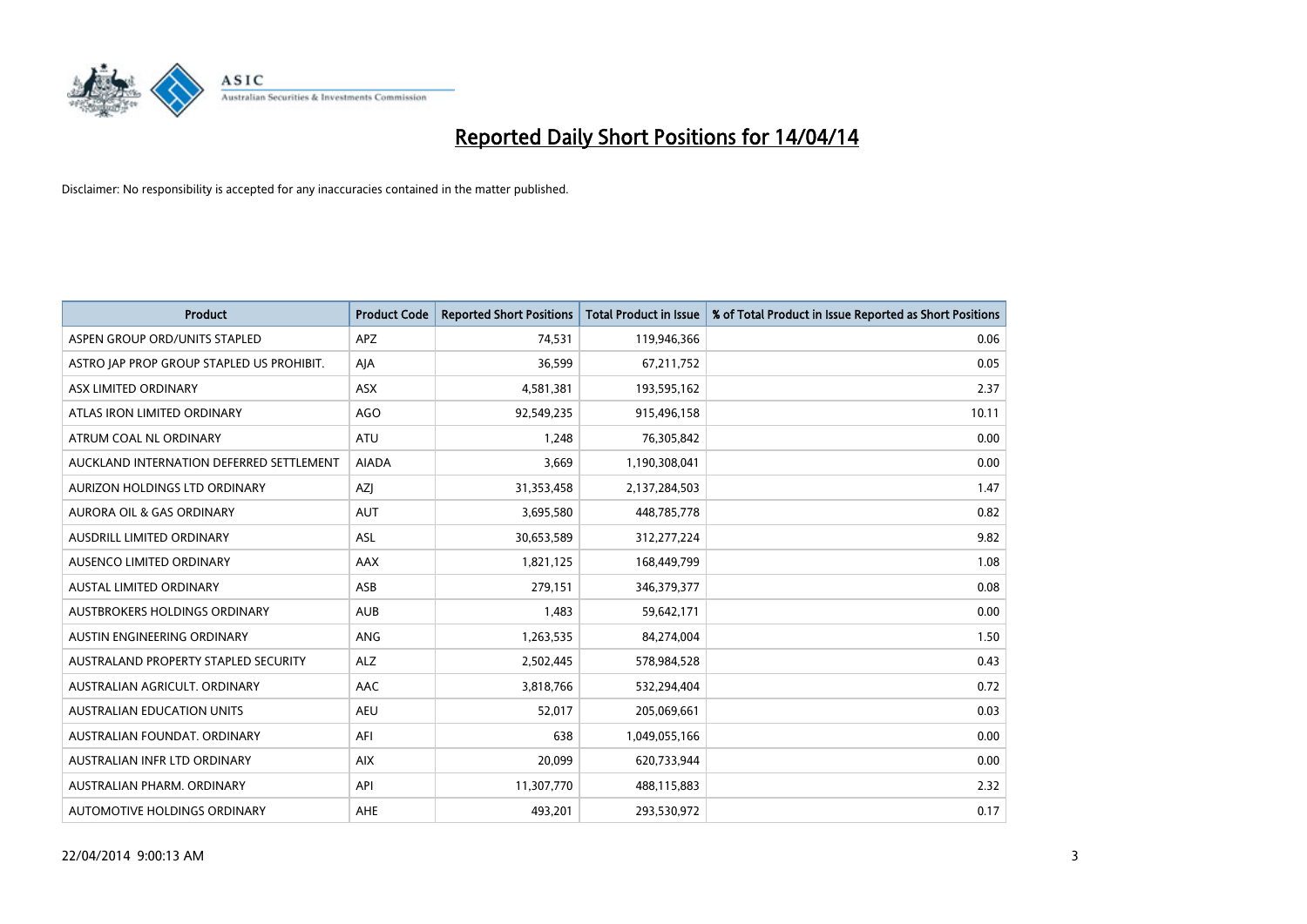

| <b>Product</b>                      | <b>Product Code</b> | <b>Reported Short Positions</b> | <b>Total Product in Issue</b> | % of Total Product in Issue Reported as Short Positions |
|-------------------------------------|---------------------|---------------------------------|-------------------------------|---------------------------------------------------------|
| AVEO GROUP STAPLED SECURITIES       | <b>AOG</b>          | 12,037,493                      | 500,111,460                   | 2.41                                                    |
| AWE LIMITED ORDINARY                | AWE                 | 120,850                         | 522,696,385                   | 0.02                                                    |
| AZONTO PET LTD ORDINARY             | APY                 | $\mathbf{1}$                    | 1,158,625,100                 | 0.00                                                    |
| BANDANNA ENERGY ORDINARY            | <b>BND</b>          | 27,158,187                      | 528,481,199                   | 5.14                                                    |
| BANK OF QUEENSLAND. ORDINARY        | <b>BOQ</b>          | 4,120,493                       | 322,566,581                   | 1.28                                                    |
| <b>BANNERMAN RESOURCES ORDINARY</b> | <b>BMN</b>          | 47                              | 324,938,790                   | 0.00                                                    |
| <b>BASE RES LIMITED ORDINARY</b>    | <b>BSE</b>          | 6,531,779                       | 561,840,029                   | 1.16                                                    |
| <b>BATHURST RES LTD. ORDINARY</b>   | <b>BRL</b>          | 11,270,416                      | 821,457,725                   | 1.37                                                    |
| BC IRON LIMITED ORDINARY            | <b>BCI</b>          | 1,921,570                       | 124,028,630                   | 1.55                                                    |
| BEACH ENERGY LIMITED ORDINARY       | <b>BPT</b>          | 18,513,212                      | 1,289,179,060                 | 1.44                                                    |
| BEADELL RESOURCE LTD ORDINARY       | <b>BDR</b>          | 51,333,431                      | 790,777,280                   | 6.49                                                    |
| BEGA CHEESE LTD ORDINARY            | <b>BGA</b>          | 541,966                         | 152,245,802                   | 0.36                                                    |
| BENDIGO AND ADELAIDE ORDINARY       | <b>BEN</b>          | 12,321,710                      | 412,684,737                   | 2.99                                                    |
| BENITEC BIOPHARMA ORDINARY          | <b>BLT</b>          | 18,045                          | 100,177,526                   | 0.02                                                    |
| BENTHAM IMF LTD ORDINARY            | <b>IMF</b>          | 4,334,788                       | 165,370,269                   | 2.62                                                    |
| BERKELEY RESOURCES ORDINARY         | <b>BKY</b>          | 131,002                         | 180,361,323                   | 0.07                                                    |
| BETASHARES ASX RES ETF UNITS        | <b>ORE</b>          | 517,432                         | 3,022,150                     | 17.12                                                   |
| BHP BILLITON LIMITED ORDINARY       | <b>BHP</b>          | 9,640,748                       | 3,211,691,105                 | 0.30                                                    |
| <b>BILLABONG ORDINARY</b>           | <b>BBG</b>          | 10,515,759                      | 990,370,034                   | 1.06                                                    |
| <b>BIONOMICS LIMITED ORDINARY</b>   | <b>BNO</b>          | 80,914                          | 417,331,567                   | 0.02                                                    |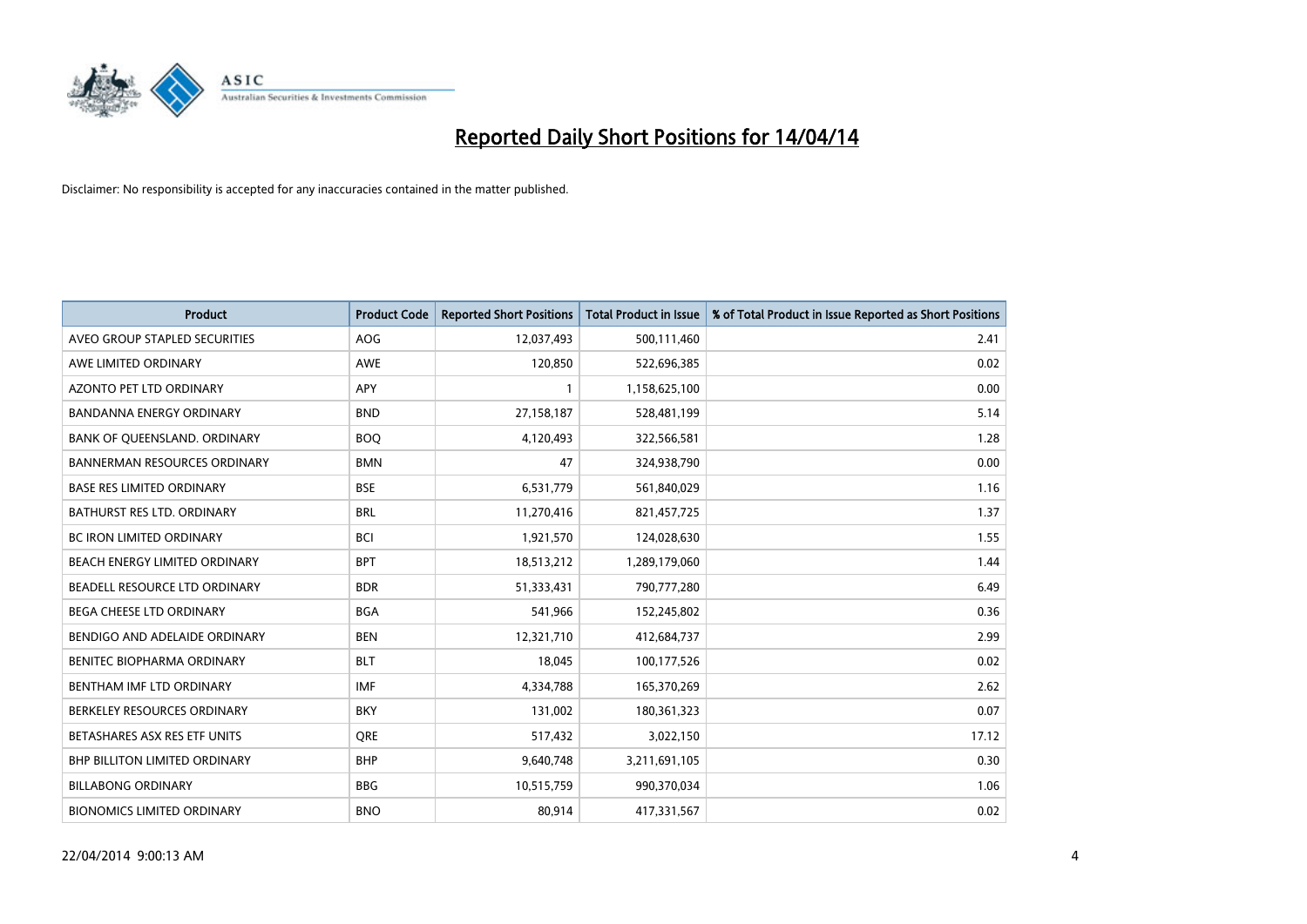

| <b>Product</b>                                | <b>Product Code</b> | <b>Reported Short Positions</b> | <b>Total Product in Issue</b> | % of Total Product in Issue Reported as Short Positions |
|-----------------------------------------------|---------------------|---------------------------------|-------------------------------|---------------------------------------------------------|
| BIRIMIAN GOLD LTD ORDINARY                    | <b>BGS</b>          | 2,500,000                       | 824,981,654                   | 0.30                                                    |
| <b>BLACKMORES LIMITED ORDINARY</b>            | BKL                 | 5,629                           | 17,113,392                    | 0.03                                                    |
| <b>BLACKTHORN RESOURCES ORD US PROHIBITED</b> | <b>BTR</b>          | 211,006                         | 164,285,950                   | 0.13                                                    |
| BLUESCOPE STEEL LTD ORDINARY                  | <b>BSL</b>          | 6,251,979                       | 558,848,896                   | 1.12                                                    |
| <b>BOART LONGYEAR ORDINARY</b>                | <b>BLY</b>          | 46,824,793                      | 461,163,412                   | 10.15                                                   |
| <b>BOOM LOGISTICS ORDINARY</b>                | <b>BOL</b>          | 50,000                          | 474,868,764                   | 0.01                                                    |
| BORAL LIMITED, ORDINARY                       | <b>BLD</b>          | 22,459,372                      | 782,736,249                   | 2.87                                                    |
| <b>BRADKEN LIMITED ORDINARY</b>               | <b>BKN</b>          | 18,214,764                      | 171,027,249                   | 10.65                                                   |
| <b>BRAMBLES LIMITED ORDINARY</b>              | <b>BXB</b>          | 1,190,748                       | 1,562,860,559                 | 0.08                                                    |
| <b>BREVILLE GROUP LTD ORDINARY</b>            | <b>BRG</b>          | 2,049,959                       | 130,095,322                   | 1.58                                                    |
| <b>BRICKWORKS LIMITED ORDINARY</b>            | <b>BKW</b>          | 19                              | 148,038,996                   | 0.00                                                    |
| <b>BROCKMAN MINING LTD ORDINARY</b>           | <b>BCK</b>          | 36                              | 8,381,982,131                 | 0.00                                                    |
| BT INVESTMENT MNGMNT ORDINARY                 | <b>BTT</b>          | 160,216                         | 282,727,073                   | 0.06                                                    |
| <b>BURU ENERGY ORDINARY</b>                   | <b>BRU</b>          | 14,194,495                      | 298,505,530                   | 4.76                                                    |
| <b>BWP TRUST ORDINARY UNITS</b>               | <b>BWP</b>          | 8,306,925                       | 634,395,195                   | 1.31                                                    |
| BYRON ENERGY LTD ORDINARY                     | <b>BYE</b>          | 40,000                          | 108,727,429                   | 0.04                                                    |
| CABCHARGE AUSTRALIA ORDINARY                  | CAB                 | 8,801,898                       | 120,430,683                   | 7.31                                                    |
| <b>CALTEX AUSTRALIA ORDINARY</b>              | <b>CTX</b>          | 1,402,380                       | 270,000,000                   | 0.52                                                    |
| <b>CAPITOL HEALTH ORDINARY</b>                | CAI                 | 295,150                         | 430,799,793                   | 0.07                                                    |
| <b>CARDNO LIMITED ORDINARY</b>                | CDD                 | 6,536,248                       | 162,015,149                   | 4.03                                                    |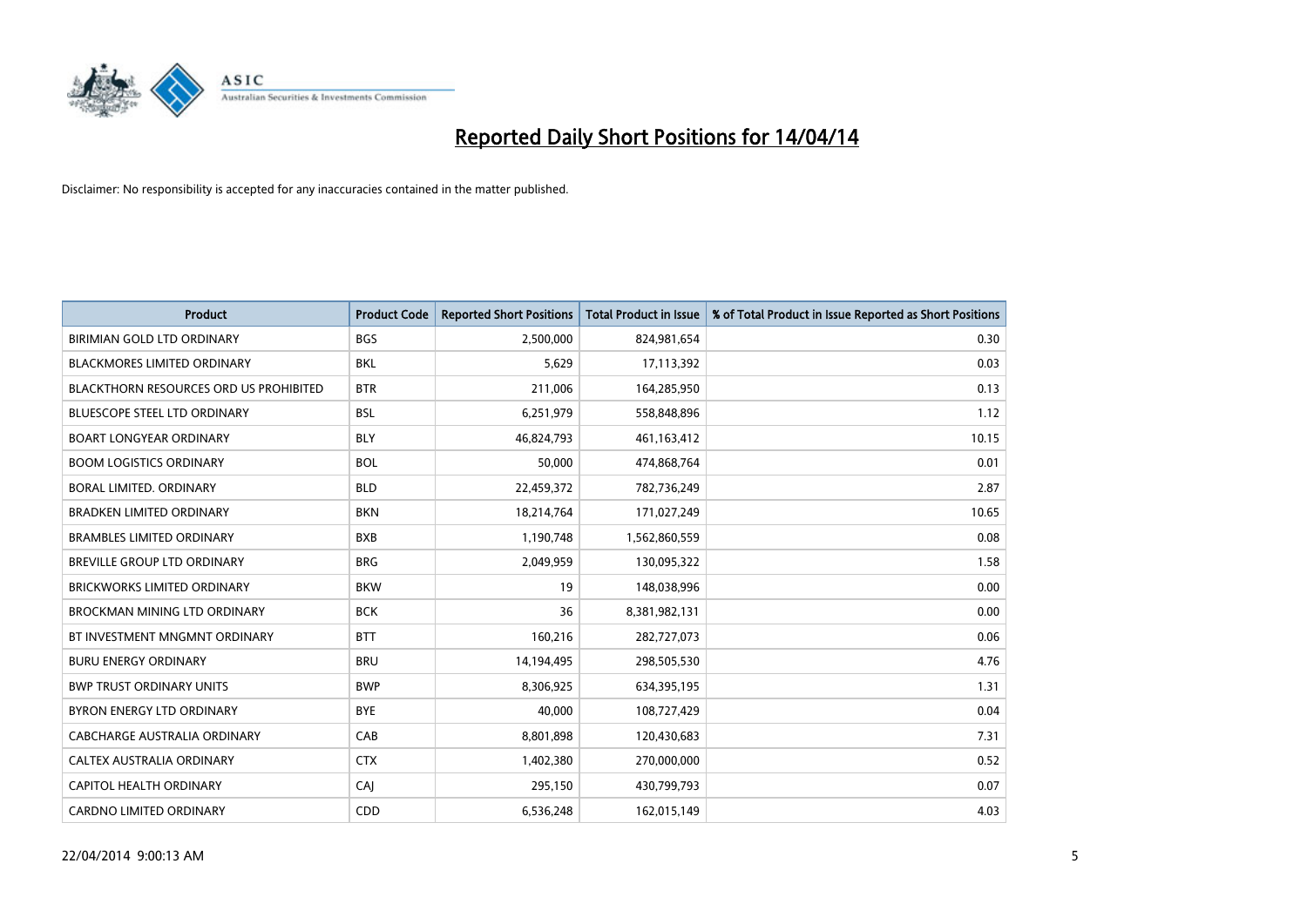

| <b>Product</b>                          | <b>Product Code</b> | <b>Reported Short Positions</b> | <b>Total Product in Issue</b> | % of Total Product in Issue Reported as Short Positions |
|-----------------------------------------|---------------------|---------------------------------|-------------------------------|---------------------------------------------------------|
| <b>CARINDALE PROPERTY UNIT</b>          | <b>CDP</b>          | 485                             | 70,000,000                    | 0.00                                                    |
| CARNARVON PETROLEUM ORDINARY            | <b>CVN</b>          | 734                             | 986,565,952                   | 0.00                                                    |
| CARSALES.COM LTD ORDINARY               | <b>CRZ</b>          | 7,139,684                       | 237,803,965                   | 3.00                                                    |
| CASH CONVERTERS ORDINARY                | CCV                 | 12,193,591                      | 428,886,124                   | 2.84                                                    |
| CEDAR WOODS PROP. ORDINARY              | <b>CWP</b>          | 49,964                          | 73,732,683                    | 0.07                                                    |
| CENTAURUS METALS LTD ORDINARY           | <b>CTM</b>          | 53,460                          | 235,747,919                   | 0.02                                                    |
| CENTRAL PETROLEUM ORDINARY              | <b>CTP</b>          | 566,629                         | 348,718,957                   | 0.16                                                    |
| CERAMIC FUEL CELLS ORDINARY             | <b>CFU</b>          | 4,058                           | 1,771,524,324                 | 0.00                                                    |
| CFS RETAIL TRUST GRP STAPLED SECURITIES | <b>CFX</b>          | 70,627,541                      | 3,018,050,810                 | 2.34                                                    |
| CHALLENGER DIV.PRO. STAPLED UNITS       | <b>CDI</b>          | 38,176                          | 214,101,013                   | 0.02                                                    |
| CHALLENGER LIMITED ORDINARY             | <b>CGF</b>          | 796,346                         | 530,862,585                   | 0.15                                                    |
| CHARTER HALL GROUP STAPLED US PROHIBIT. | <b>CHC</b>          | 360,227                         | 347,925,558                   | 0.10                                                    |
| <b>CHARTER HALL RETAIL UNITS</b>        | <b>COR</b>          | 11,627,989                      | 369,040,750                   | 3.15                                                    |
| <b>CHORUS LIMITED ORDINARY</b>          | <b>CNU</b>          | 190,206                         | 396,369,767                   | 0.05                                                    |
| CITIGOLD CORP LTD ORDINARY              | <b>CTO</b>          | 153,427                         | 1,495,764,906                 | 0.01                                                    |
| CLINUVEL PHARMACEUT. ORDINARY           | <b>CUV</b>          | 600                             | 38,217,038                    | 0.00                                                    |
| COAL OF AFRICA LTD ORDINARY             | <b>CZA</b>          | 426                             | 1,048,368,613                 | 0.00                                                    |
| COALSPUR MINES LTD ORDINARY             | <b>CPL</b>          | 6,299,683                       | 641,394,435                   | 0.98                                                    |
| <b>COBAR CONSOLIDATED ORDINARY</b>      | CCU                 | 100,000                         | 329,715,353                   | 0.03                                                    |
| COCA-COLA AMATIL ORDINARY               | <b>CCL</b>          | 15,613,513                      | 763,590,249                   | 2.04                                                    |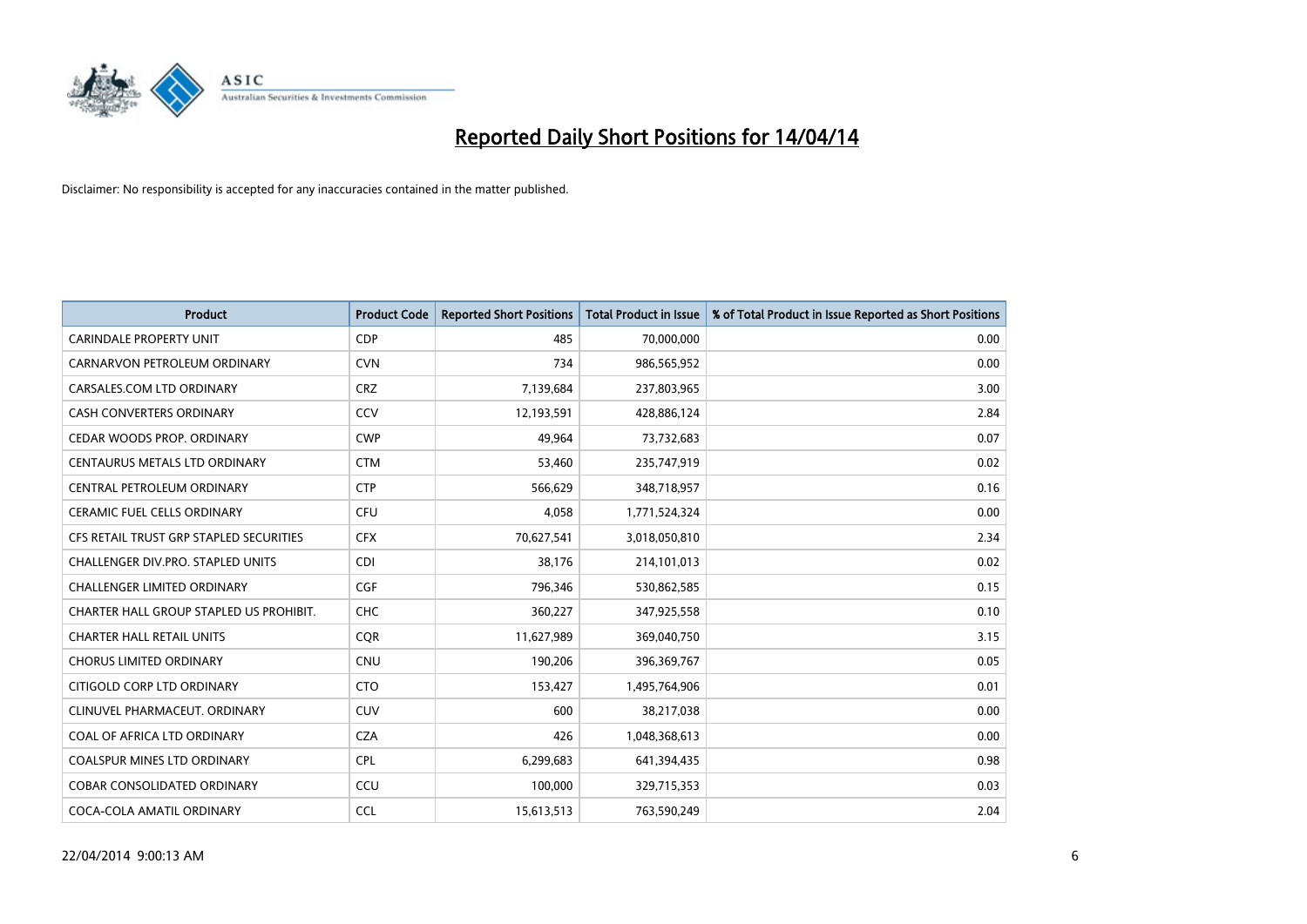

| <b>Product</b>                          | <b>Product Code</b> | <b>Reported Short Positions</b> | <b>Total Product in Issue</b> | % of Total Product in Issue Reported as Short Positions |
|-----------------------------------------|---------------------|---------------------------------|-------------------------------|---------------------------------------------------------|
| <b>COCHLEAR LIMITED ORDINARY</b>        | <b>COH</b>          | 9,704,885                       | 57,062,020                    | 17.01                                                   |
| COCKATOO COAL ORDINARY                  | <b>COK</b>          | 167,987                         | 4,529,134,266                 | 0.00                                                    |
| <b>CODAN LIMITED ORDINARY</b>           | <b>CDA</b>          | 534,892                         | 176,969,924                   | 0.30                                                    |
| <b>COFFEY INTERNATIONAL ORDINARY</b>    | <b>COF</b>          | 18,923                          | 255,833,165                   | 0.01                                                    |
| <b>COKAL LTD ORDINARY</b>               | <b>CKA</b>          | 13,650                          | 471,103,926                   | 0.00                                                    |
| <b>COLLECTION HOUSE ORDINARY</b>        | <b>CLH</b>          | 2,227,596                       | 129,717,785                   | 1.72                                                    |
| <b>COLLINS FOODS LTD ORDINARY</b>       | <b>CKF</b>          | 157,207                         | 93,000,003                    | 0.17                                                    |
| COMMONWEALTH BANK, ORDINARY             | <b>CBA</b>          | 7,562,282                       | 1,621,319,194                 | 0.47                                                    |
| <b>COMMONWEALTH PROP ORDINARY UNITS</b> | <b>CPA</b>          | 149,967                         | 2,347,003,413                 | 0.01                                                    |
| <b>COMPASS RESOURCES ORDINARY</b>       | <b>CMR</b>          | 7,472                           | 1,403,744,100                 | 0.00                                                    |
| COMPUTERSHARE LTD ORDINARY              | <b>CPU</b>          | 12,282,824                      | 556,203,079                   | 2.21                                                    |
| <b>COOPER ENERGY LTD ORDINARY</b>       | <b>COE</b>          | 2,299                           | 329,235,509                   | 0.00                                                    |
| CORP TRAVEL LIMITED ORDINARY            | <b>CTD</b>          | 62,596                          | 89,890,762                    | 0.07                                                    |
| <b>COVER-MORE GRP LTD ORDINARY</b>      | <b>CVO</b>          | 2,962,604                       | 317,750,000                   | 0.93                                                    |
| <b>CREDIT CORP GROUP ORDINARY</b>       | <b>CCP</b>          | 319,170                         | 46,131,882                    | 0.69                                                    |
| CROMWELL PROP STAPLED SECURITIES        | <b>CMW</b>          | 15,375,407                      | 1,724,697,156                 | 0.89                                                    |
| <b>CROWE HORWATH AUS ORDINARY</b>       | <b>CRH</b>          | 892,230                         | 273,005,429                   | 0.33                                                    |
| CROWN RESORTS LTD ORDINARY              | <b>CWN</b>          | 4,477,875                       | 728,394,185                   | 0.61                                                    |
| <b>CSG LIMITED ORDINARY</b>             | <b>CSV</b>          | 30,374                          | 278,973,075                   | 0.01                                                    |
| <b>CSL LIMITED ORDINARY</b>             | <b>CSL</b>          | 849,023                         | 482,043,532                   | 0.18                                                    |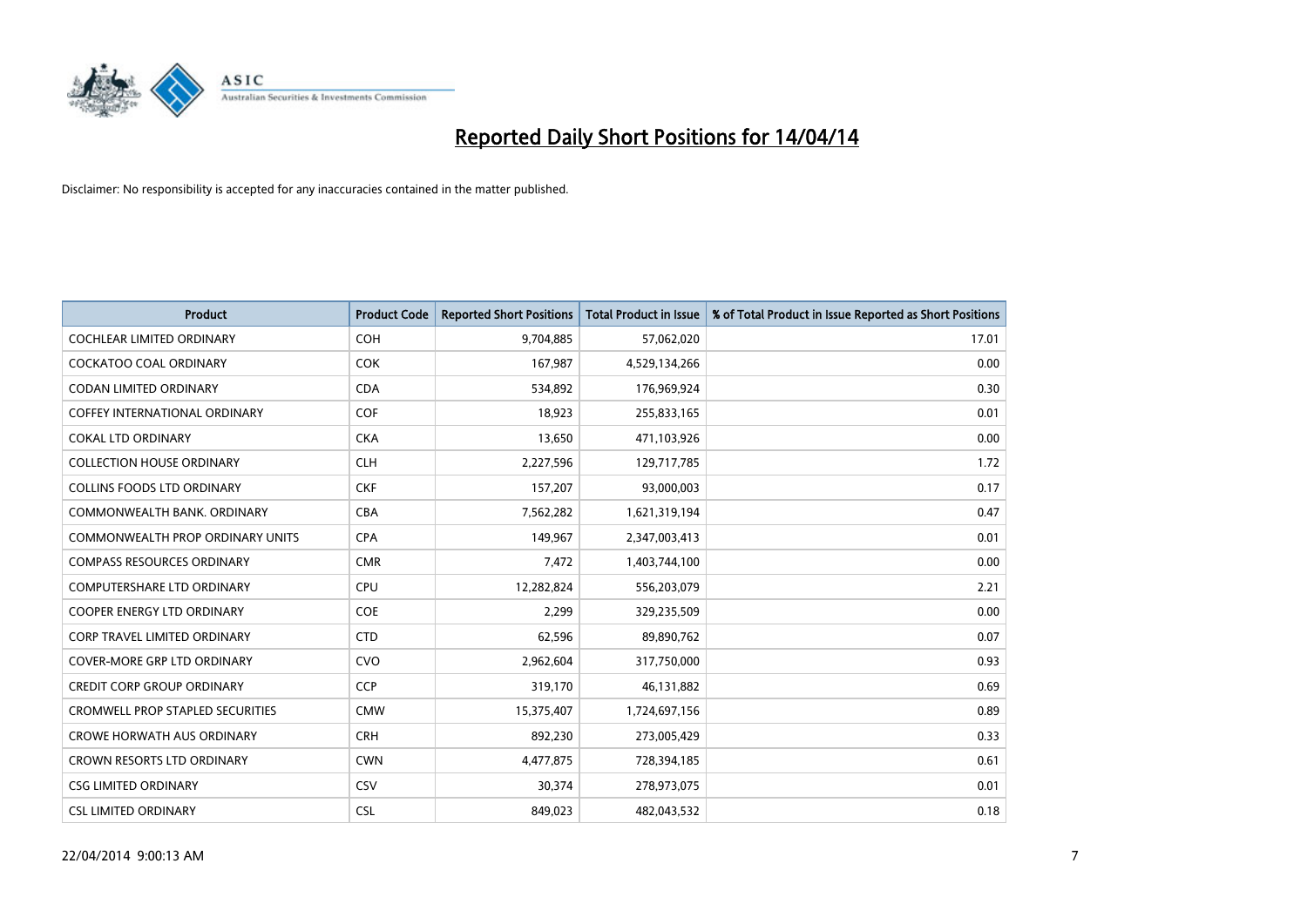

| <b>Product</b>                     | <b>Product Code</b> | <b>Reported Short Positions</b> | <b>Total Product in Issue</b> | % of Total Product in Issue Reported as Short Positions |
|------------------------------------|---------------------|---------------------------------|-------------------------------|---------------------------------------------------------|
| <b>CSR LIMITED ORDINARY</b>        | <b>CSR</b>          | 14,563,428                      | 506,000,315                   | 2.88                                                    |
| <b>CUDECO LIMITED ORDINARY</b>     | <b>CDU</b>          | 8,697,192                       | 234,583,408                   | 3.71                                                    |
| DART ENERGY LTD ORDINARY           | <b>DTE</b>          | 4,163,977                       | 1,108,752,733                 | 0.38                                                    |
| DATA#3 LIMITED ORDINARY            | <b>DTL</b>          | 207,895                         | 153,974,950                   | 0.14                                                    |
| DAVID JONES LIMITED ORDINARY       | <b>DJS</b>          | 23,807,559                      | 537,137,845                   | 4.43                                                    |
| DECMIL GROUP LIMITED ORDINARY      | <b>DCG</b>          | 1,776,366                       | 168,657,794                   | 1.05                                                    |
| DEEP YELLOW LIMITED ORDINARY       | <b>DYL</b>          | 1,600,000                       | 1,617,041,367                 | 0.10                                                    |
| DEVINE LIMITED ORDINARY            | <b>DVN</b>          | 10,000                          | 158,730,556                   | 0.01                                                    |
| DEXUS PROPERTY GROUP STAPLED UNITS | <b>DXS</b>          | 8,800,706                       | 5,379,489,824                 | 0.16                                                    |
| DICK SMITH HLDGS ORDINARY          | <b>DSH</b>          | 12,838,669                      | 236,511,364                   | 5.43                                                    |
| DISCOVERY METALS LTD ORDINARY      | <b>DML</b>          | 2,694,634                       | 560,034,418                   | 0.48                                                    |
| DOMINO PIZZA ENTERPR ORDINARY      | <b>DMP</b>          | 1,745,835                       | 85,915,713                    | 2.03                                                    |
| DONACO INTERNATIONAL ORDINARY      | <b>DNA</b>          | 1,906,995                       | 430,199,612                   | 0.44                                                    |
| DOWNER EDI LIMITED ORDINARY        | <b>DOW</b>          | 15,900,953                      | 435,399,975                   | 3.65                                                    |
| DRAGON MINING LTD ORDINARY         | <b>DRA</b>          | 50,000                          | 88,840,613                    | 0.06                                                    |
| DRILLSEARCH ENERGY ORDINARY        | <b>DLS</b>          | 13,415,381                      | 432,965,895                   | 3.10                                                    |
| DUET GROUP STAPLED US PROHIBIT.    | <b>DUE</b>          | 17,023,639                      | 1,317,809,323                 | 1.29                                                    |
| DULUXGROUP LIMITED ORDINARY        | <b>DLX</b>          | 2,056,907                       | 381,093,950                   | 0.54                                                    |
| <b>DWS LTD ORDINARY</b>            | <b>DWS</b>          | 7,001                           | 132,362,763                   | 0.01                                                    |
| ECHO ENTERTAINMENT ORDINARY        | EGP                 | 31,914,909                      | 825,672,730                   | 3.87                                                    |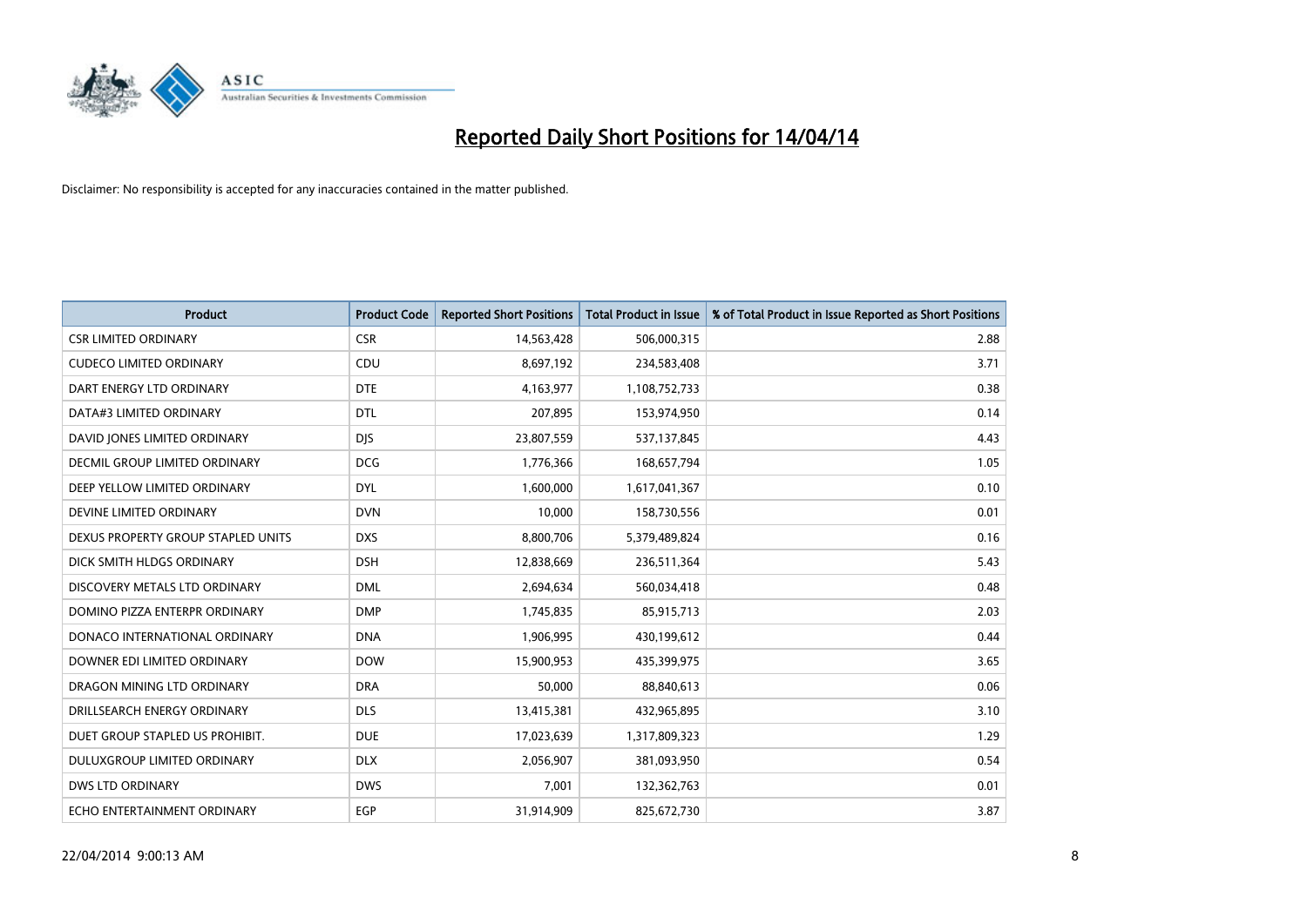

| <b>Product</b>                         | <b>Product Code</b> | <b>Reported Short Positions</b> | <b>Total Product in Issue</b> | % of Total Product in Issue Reported as Short Positions |
|----------------------------------------|---------------------|---------------------------------|-------------------------------|---------------------------------------------------------|
| <b>ELDERS LIMITED ORDINARY</b>         | <b>ELD</b>          | 19,776,311                      | 455,013,329                   | 4.35                                                    |
| ELEMENTAL MINERALS ORDINARY            | ELM                 | 170,287                         | 303,263,391                   | 0.06                                                    |
| <b>EMECO HOLDINGS ORDINARY</b>         | <b>EHL</b>          | 15,885,792                      | 599,675,707                   | 2.65                                                    |
| <b>ENDEAVOUR MIN CORP CDI 1:1</b>      | <b>EVR</b>          | 31,265                          | 59,800,104                    | 0.05                                                    |
| <b>ENERGY RESOURCES ORDINARY 'A'</b>   | ERA                 | 8,497,036                       | 517,725,062                   | 1.64                                                    |
| <b>ENERGY WORLD CORPOR, ORDINARY</b>   | <b>EWC</b>          | 43,133,479                      | 1,734,166,672                 | 2.49                                                    |
| ENVESTRA LIMITED ORDINARY              | <b>ENV</b>          | 594,718                         | 1,796,808,474                 | 0.03                                                    |
| EQUATORIAL RES LTD ORDINARY            | EQX                 | 2,042                           | 122,185,353                   | 0.00                                                    |
| ERM POWER LIMITED ORDINARY             | EPW                 | 1,242,692                       | 239,269,727                   | 0.52                                                    |
| ESERVGLOBAL LIMITED ORDINARY           | ESV                 | 2,000,000                       | 253,545,997                   | 0.79                                                    |
| ETHANE PIPELINE STAPLED SECURITIES     | <b>EPX</b>          | 9,488                           | 69,302,275                    | 0.01                                                    |
| EVOLUTION MINING LTD ORDINARY          | <b>EVN</b>          | 28,154,547                      | 709,989,453                   | 3.97                                                    |
| FAIRFAX MEDIA LTD ORDINARY             | <b>FXI</b>          | 101,487,615                     | 2,351,955,725                 | 4.32                                                    |
| <b>FANTASTIC HOLDINGS ORDINARY</b>     | <b>FAN</b>          | 19,007                          | 103,068,398                   | 0.02                                                    |
| <b>FAR LTD ORDINARY</b>                | <b>FAR</b>          | 24,505,868                      | 2,499,846,742                 | 0.98                                                    |
| FEDERATION CNTRES ORD/UNIT STAPLED SEC | <b>FDC</b>          | 4,164,397                       | 1,427,641,565                 | 0.29                                                    |
| FISHER & PAYKEL H. ORDINARY            | <b>FPH</b>          | 1,532,730                       | 551,118,382                   | 0.28                                                    |
| FLEETWOOD CORP ORDINARY                | <b>FWD</b>          | 2,470,502                       | 60,581,211                    | 4.08                                                    |
| FLETCHER BUILDING ORDINARY             | <b>FBU</b>          | 1,180,424                       | 687,854,788                   | 0.17                                                    |
| FLEXIGROUP LIMITED ORDINARY            | FXL                 | 1,239,747                       | 304,096,060                   | 0.41                                                    |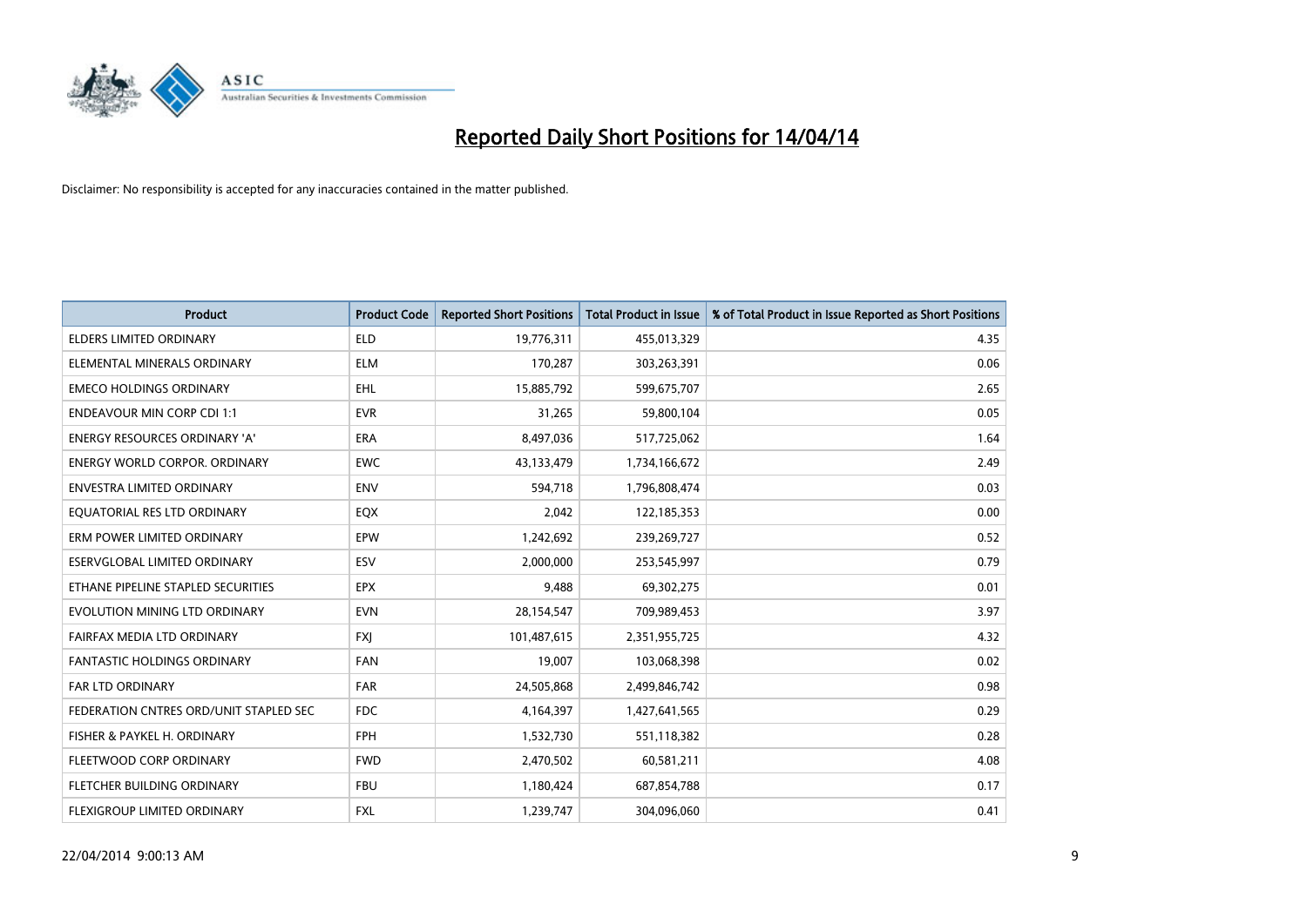

| <b>Product</b>                             | <b>Product Code</b> | <b>Reported Short Positions</b> | <b>Total Product in Issue</b> | % of Total Product in Issue Reported as Short Positions |
|--------------------------------------------|---------------------|---------------------------------|-------------------------------|---------------------------------------------------------|
| FLIGHT CENTRE TRAVEL ORDINARY              | <b>FLT</b>          | 5,910,781                       | 100,558,707                   | 5.88                                                    |
| FLINDERS MINES LTD ORDINARY                | <b>FMS</b>          | 5,783,825                       | 2,400,995,602                 | 0.24                                                    |
| FOCUS MINERALS LTD ORDINARY                | <b>FML</b>          | 10,000,000                      | 9,137,375,877                 | 0.11                                                    |
| FONTERRA SHARE FUND ORDINARY UNITS         | <b>FSF</b>          | 3,029                           | 106,627,436                   | 0.00                                                    |
| <b>FORGE GROUP LIMITED ORDINARY</b>        | FGE                 | 2,714,488                       | 86,169,014                    | 3.15                                                    |
| FORTESCUE METALS GRP ORDINARY              | <b>FMG</b>          | 143,773,577                     | 3,113,798,151                 | 4.62                                                    |
| FREELANCER LTD ORDINARY                    | <b>FLN</b>          | 14,287                          | 436,500,000                   | 0.00                                                    |
| <b>G.U.D. HOLDINGS ORDINARY</b>            | GUD                 | 2,911,472                       | 71,241,319                    | 4.09                                                    |
| <b>G8 EDUCATION LIMITED ORDINARY</b>       | <b>GEM</b>          | 8,932,455                       | 315,640,876                   | 2.83                                                    |
| <b>GALAXY RESOURCES ORDINARY</b>           | GXY                 | 329,458                         | 1,027,073,389                 | 0.03                                                    |
| <b>GALILEO JAPAN TRUST UNIT</b>            | GJT                 | 78,289                          | 106,444,665                   | 0.07                                                    |
| <b>GBST HOLDINGS ORDINARY</b>              | GBT                 | 35,577                          | 66,561,725                    | 0.05                                                    |
| <b>GDI PROPERTY GRP STAPLED SECURITIES</b> | GDI                 | 2,988,539                       | 567,575,025                   | 0.53                                                    |
| <b>GENETIC TECHNOLOGIES ORDINARY</b>       | GTG                 | 2,148,360                       | 647,339,902                   | 0.33                                                    |
| <b>GEODYNAMICS LIMITED ORDINARY</b>        | GDY                 | 819                             | 406,452,608                   | 0.00                                                    |
| GI DYNAMICS, INC CDI US PROHIBITED         | GID                 | 921,000                         | 398,231,465                   | 0.23                                                    |
| <b>GINDALBIE METALS LTD ORDINARY</b>       | GBG                 | 39,850,725                      | 1,493,660,842                 | 2.67                                                    |
| <b>GOODMAN FIELDER, ORDINARY</b>           | <b>GFF</b>          | 67,580,428                      | 1,955,559,207                 | 3.46                                                    |
| <b>GOODMAN GROUP STAPLED</b>               | <b>GMG</b>          | 4,204,492                       | 1,727,685,976                 | 0.24                                                    |
| <b>GPT GROUP STAPLED SEC.</b>              | <b>GPT</b>          | 8,617,909                       | 1,685,779,634                 | 0.51                                                    |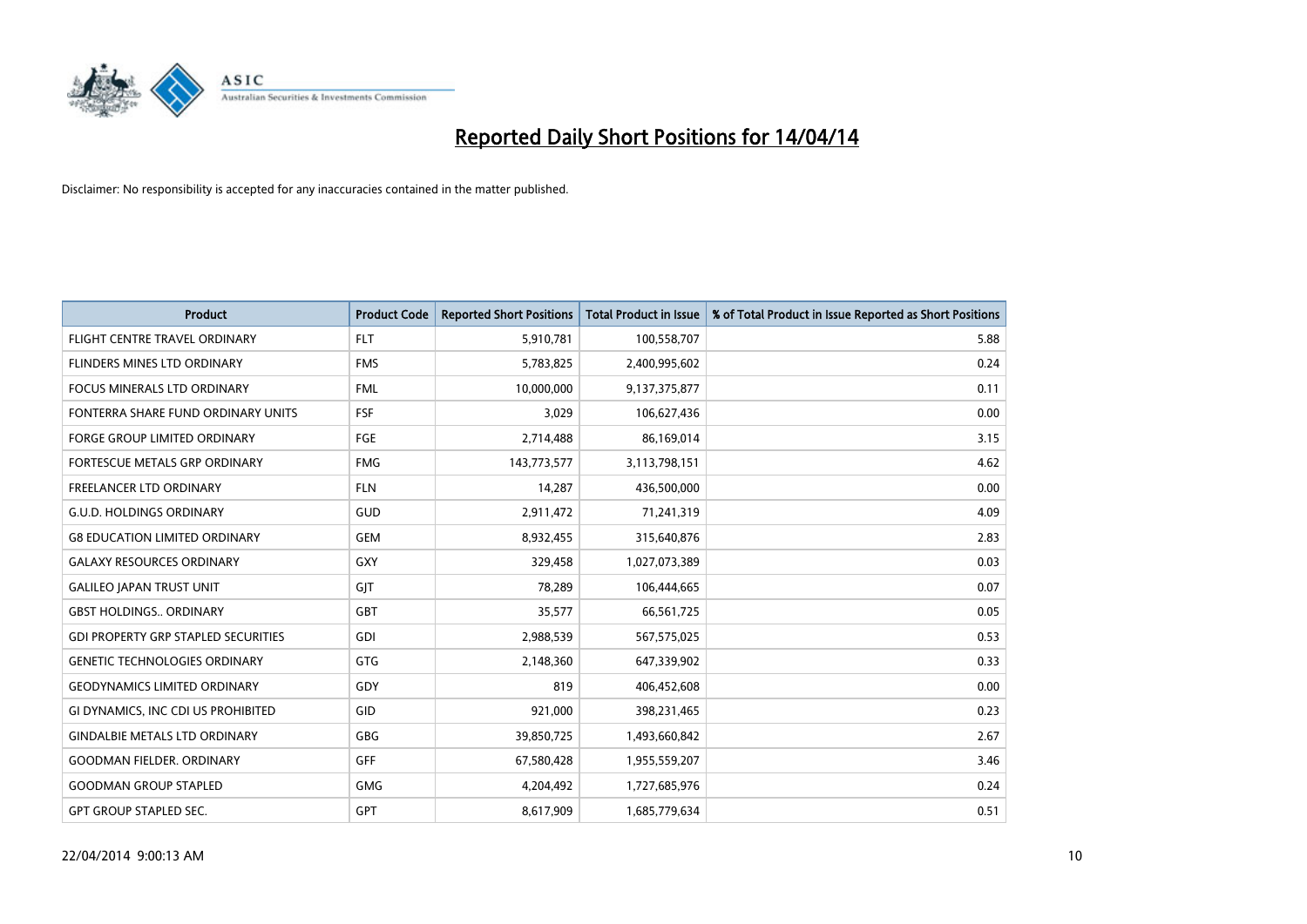

| Product                                          | <b>Product Code</b> | <b>Reported Short Positions</b> | <b>Total Product in Issue</b> | % of Total Product in Issue Reported as Short Positions |
|--------------------------------------------------|---------------------|---------------------------------|-------------------------------|---------------------------------------------------------|
| <b>GRAINCORP LIMITED A CLASS ORDINARY</b>        | <b>GNC</b>          | 4,685,203                       | 228,855,628                   | 2.05                                                    |
| <b>GRANGE RESOURCES. ORDINARY</b>                | GRR                 | 4,579,545                       | 1,157,097,869                 | 0.40                                                    |
| <b>GREENCROSS LIMITED ORDINARY</b>               | <b>GXL</b>          | 3,347                           | 90,893,174                    | 0.00                                                    |
| <b>GREENLAND MIN EN LTD ORDINARY</b>             | GGG                 | 3,702,984                       | 575,497,356                   | 0.64                                                    |
| <b>GROWTHPOINT PROPERTY ORD/UNIT STAPLED SEC</b> | GOZ                 | 2,926                           | 488,029,437                   | 0.00                                                    |
| <b>GRYPHON MINERALS LTD ORDINARY</b>             | GRY                 | 3,868,774                       | 400,889,282                   | 0.97                                                    |
| <b>GUILDFORD COAL LTD ORDINARY</b>               | <b>GUF</b>          | 216,030                         | 761,857,020                   | 0.03                                                    |
| <b>GUINNESS PEAT GROUP. CDI 1:1</b>              | GPG                 | 81,925                          | 173,712,997                   | 0.05                                                    |
| <b>GWA GROUP LTD ORDINARY</b>                    | <b>GWA</b>          | 10,445,275                      | 306,533,770                   | 3.41                                                    |
| <b>HARVEY NORMAN ORDINARY</b>                    | <b>HVN</b>          | 62,904,515                      | 1,062,316,784                 | 5.92                                                    |
| <b>HENDERSON GROUP CDI 1:1</b>                   | <b>HGG</b>          | 1,829,049                       | 639,330,231                   | 0.29                                                    |
| HFA HOLDINGS LIMITED ORDINARY                    | <b>HFA</b>          | 3,809                           | 118,738,157                   | 0.00                                                    |
| HIGHLANDS PACIFIC ORDINARY                       | <b>HIG</b>          | 10,001                          | 854,261,346                   | 0.00                                                    |
| HILLGROVE RES LTD ORDINARY                       | <b>HGO</b>          | 545,339                         | 1,180,889,221                 | 0.05                                                    |
| <b>HILLS LTD ORDINARY</b>                        | <b>HIL</b>          | 500,000                         | 235,641,350                   | 0.21                                                    |
| HORIZON OIL LIMITED ORDINARY                     | <b>HZN</b>          | 96,107,054                      | 1,301,147,932                 | 7.39                                                    |
| HOT CHILI LTD ORDINARY                           | <b>HCH</b>          | 10,000                          | 347,732,196                   | 0.00                                                    |
| HOTEL PROPERTY STAPLED                           | <b>HPI</b>          | 75,526                          | 132,870,000                   | 0.06                                                    |
| <b>IBUY GROUP LTD ORDINARY</b>                   | <b>IBY</b>          | 1,327,891                       | 359,305,037                   | 0.37                                                    |
| <b>ICAR ASIA LTD ORDINARY</b>                    | ICO                 | 3,582                           | 121,346,281                   | 0.00                                                    |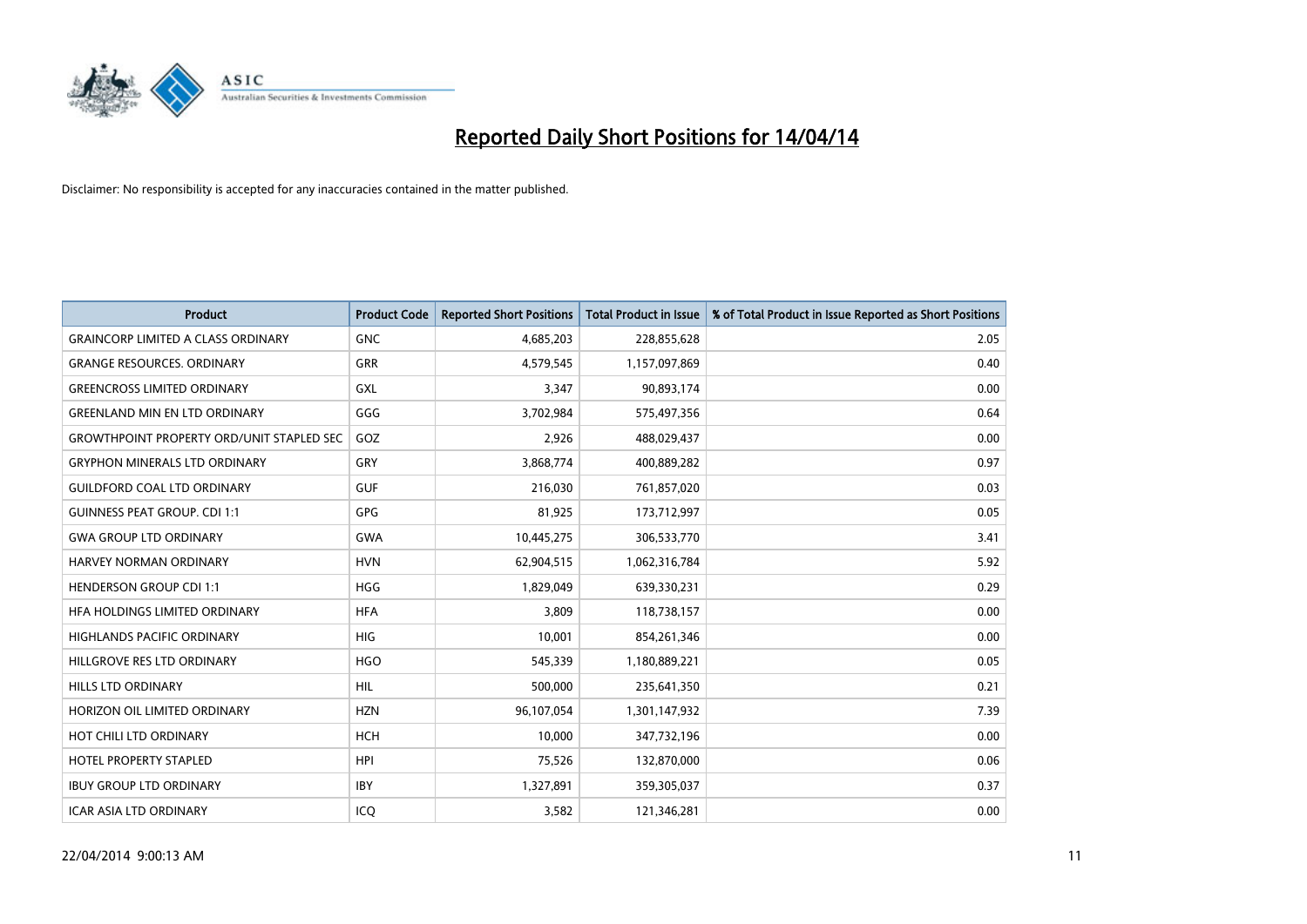

| <b>Product</b>                                | <b>Product Code</b> | <b>Reported Short Positions</b> | <b>Total Product in Issue</b> | % of Total Product in Issue Reported as Short Positions |
|-----------------------------------------------|---------------------|---------------------------------|-------------------------------|---------------------------------------------------------|
| <b>ICON ENERGY LIMITED ORDINARY</b>           | ICN                 | 30,000                          | 615,774,351                   | 0.00                                                    |
| <b>IINET LIMITED ORDINARY</b>                 | <b>IIN</b>          | 2,279,995                       | 161,238,847                   | 1.41                                                    |
| <b>ILUKA RESOURCES ORDINARY</b>               | ILU                 | 42,669,329                      | 418,700,517                   | 10.19                                                   |
| <b>IMDEX LIMITED ORDINARY</b>                 | <b>IMD</b>          | 5,042,850                       | 210,473,188                   | 2.40                                                    |
| <b>INCITEC PIVOT ORDINARY</b>                 | IPL                 | 18,989,035                      | 1,644,919,097                 | 1.15                                                    |
| <b>INDEPENDENCE GROUP ORDINARY</b>            | <b>IGO</b>          | 2,269,447                       | 233,323,905                   | 0.97                                                    |
| <b>INDOCHINE MINING LTD ORDINARY</b>          | <b>IDC</b>          | 18.008                          | 1,003,497,126                 | 0.00                                                    |
| <b>INDOPHIL RESOURCES ORDINARY</b>            | <b>IRN</b>          | 468,368                         | 1,203,146,194                 | 0.04                                                    |
| <b>INDUSTRIA REIT STAPLED</b>                 | <b>IDR</b>          | 4,604                           | 125,000,001                   | 0.00                                                    |
| <b>INFIGEN ENERGY STAPLED SECURITIES</b>      | <b>IFN</b>          | 3,172,404                       | 764,993,434                   | 0.41                                                    |
| <b>INGENIA GROUP STAPLED SECURITIES</b>       | <b>INA</b>          | 930,451                         | 676,240,232                   | 0.14                                                    |
| <b>INSURANCE AUSTRALIA ORDINARY</b>           | IAG                 | 21,523,149                      | 2,341,618,048                 | 0.92                                                    |
| <b>INTREPID MINES ORDINARY</b>                | <b>IAU</b>          | 18,664,204                      | 556,689,740                   | 3.35                                                    |
| <b>INVESTA OFFICE FUND STAPLED SECURITIES</b> | <b>IOF</b>          | 1,250,438                       | 614,047,458                   | 0.20                                                    |
| <b>INVOCARE LIMITED ORDINARY</b>              | <b>IVC</b>          | 4,403,898                       | 110,030,298                   | 4.00                                                    |
| <b>IOOF HOLDINGS LTD ORDINARY</b>             | IFL                 | 2,183,205                       | 232,118,034                   | 0.94                                                    |
| <b>IPROPERTY GROUP LTD ORDINARY</b>           | <b>IPP</b>          | 303,217                         | 181,579,840                   | 0.17                                                    |
| <b>IRESS LIMITED ORDINARY</b>                 | <b>IRE</b>          | 787,879                         | 158,585,126                   | 0.50                                                    |
| <b>IRON ORE HOLDINGS ORDINARY</b>             | <b>IOH</b>          | 26,197                          | 161,174,005                   | 0.02                                                    |
| <b>ISELECT LTD ORDINARY</b>                   | <b>ISU</b>          | 311,642                         | 260,889,894                   | 0.12                                                    |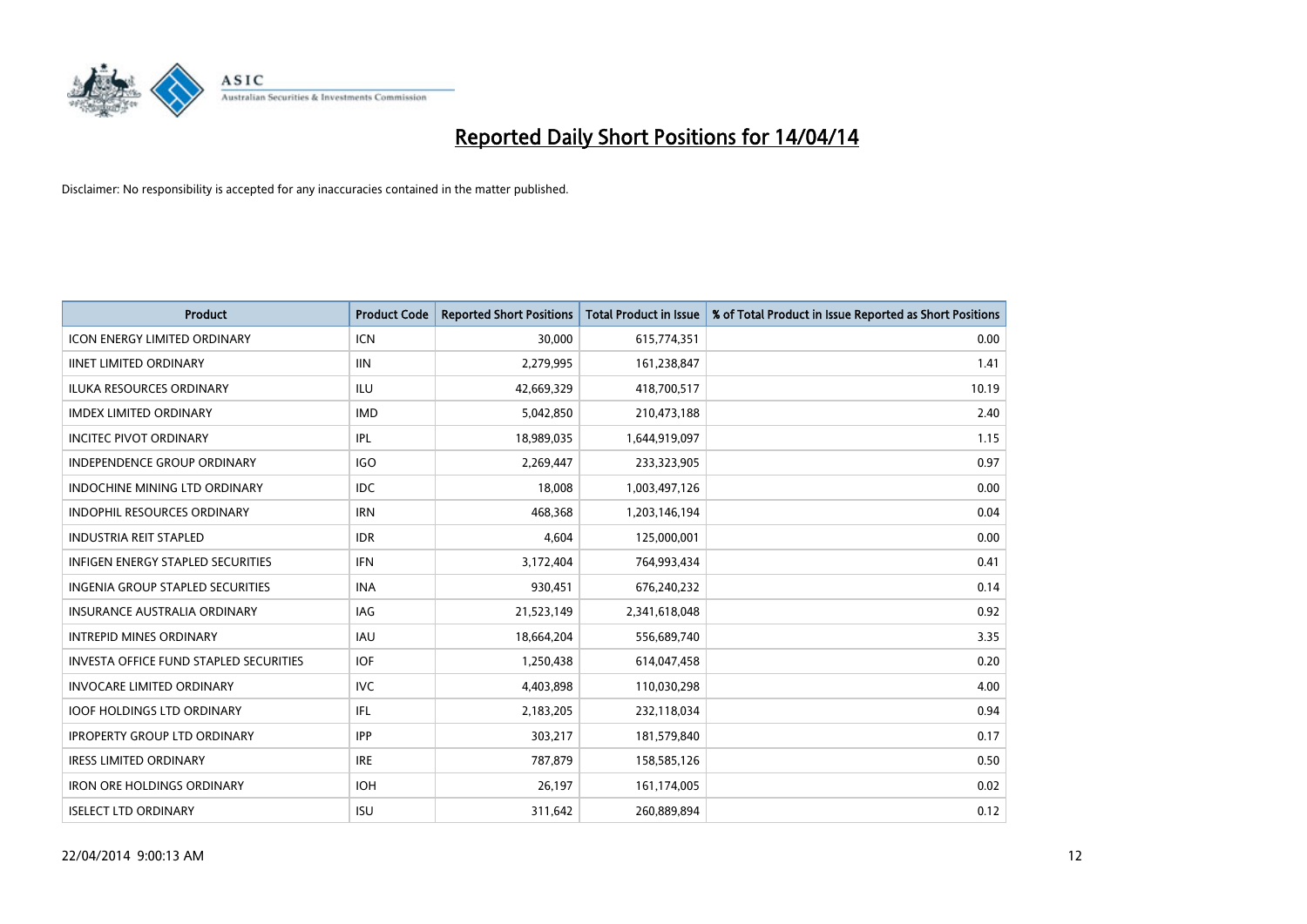

| <b>Product</b>                           | <b>Product Code</b> | <b>Reported Short Positions</b> | <b>Total Product in Issue</b> | % of Total Product in Issue Reported as Short Positions |
|------------------------------------------|---------------------|---------------------------------|-------------------------------|---------------------------------------------------------|
| JAMES HARDIE INDUST CHESS DEPOSITARY INT | <b>IHX</b>          | 4,052,348                       | 445,033,502                   | 0.91                                                    |
| <b>JB HI-FI LIMITED ORDINARY</b>         | <b>JBH</b>          | 13,142,852                      | 100,385,400                   | 13.09                                                   |
| <b>KAGARA LTD ORDINARY</b>               | KZL                 | 3,349,855                       | 798,953,117                   | 0.42                                                    |
| KAROON GAS AUSTRALIA ORDINARY            | <b>KAR</b>          | 13,777,768                      | 255,841,581                   | 5.39                                                    |
| KATHMANDU HOLD LTD ORDINARY              | <b>KMD</b>          | 197,934                         | 200,473,338                   | 0.10                                                    |
| <b>KBL MINING LIMITED ORDINARY</b>       | <b>KBL</b>          | 1,820                           | 393,535,629                   | 0.00                                                    |
| KINGSGATE CONSOLID. ORDINARY             | <b>KCN</b>          | 10,588,715                      | 192,691,879                   | 5.50                                                    |
| KINGSROSE MINING LTD ORDINARY            | <b>KRM</b>          | 267,605                         | 358,611,493                   | 0.07                                                    |
| LEIGHTON HOLDINGS ORDINARY               | LEI                 | 11,659,349                      | 337,965,688                   | 3.45                                                    |
| LEND LEASE GROUP UNIT/ORD STAPLED        | LLC                 | 4,153,156                       | 577,475,833                   | 0.72                                                    |
| LIQUEFIED NATURAL ORDINARY               | <b>LNG</b>          | 863                             | 355,829,015                   | 0.00                                                    |
| LYCOPODIUM LIMITED ORDINARY              | <b>LYL</b>          | 1,001                           | 38,955,103                    | 0.00                                                    |
| LYNAS CORPORATION ORDINARY               | <b>LYC</b>          | 132,254,811                     | 1,961,185,594                 | 6.74                                                    |
| <b>M2 GRP LTD ORDINARY</b>               | <b>MTU</b>          | 15,105,967                      | 179,511,351                   | 8.42                                                    |
| <b>MACA LIMITED ORDINARY</b>             | <b>MLD</b>          | 187,635                         | 202,676,373                   | 0.09                                                    |
| MACMAHON HOLDINGS ORDINARY               | MAH                 | 24,964                          | 1,261,699,966                 | 0.00                                                    |
| MACO ATLAS ROADS GRP ORDINARY STAPLED    | <b>MQA</b>          | 6,243,113                       | 487,230,540                   | 1.28                                                    |
| MACQUARIE GROUP LTD ORDINARY             | MQG                 | 1,398,796                       | 321,074,750                   | 0.44                                                    |
| MAGELLAN FIN GRP LTD ORDINARY            | <b>MFG</b>          | 2,389,061                       | 157,268,525                   | 1.52                                                    |
| <b>MATRIX C &amp; E LTD ORDINARY</b>     | <b>MCE</b>          | 2,896,511                       | 94,555,428                    | 3.06                                                    |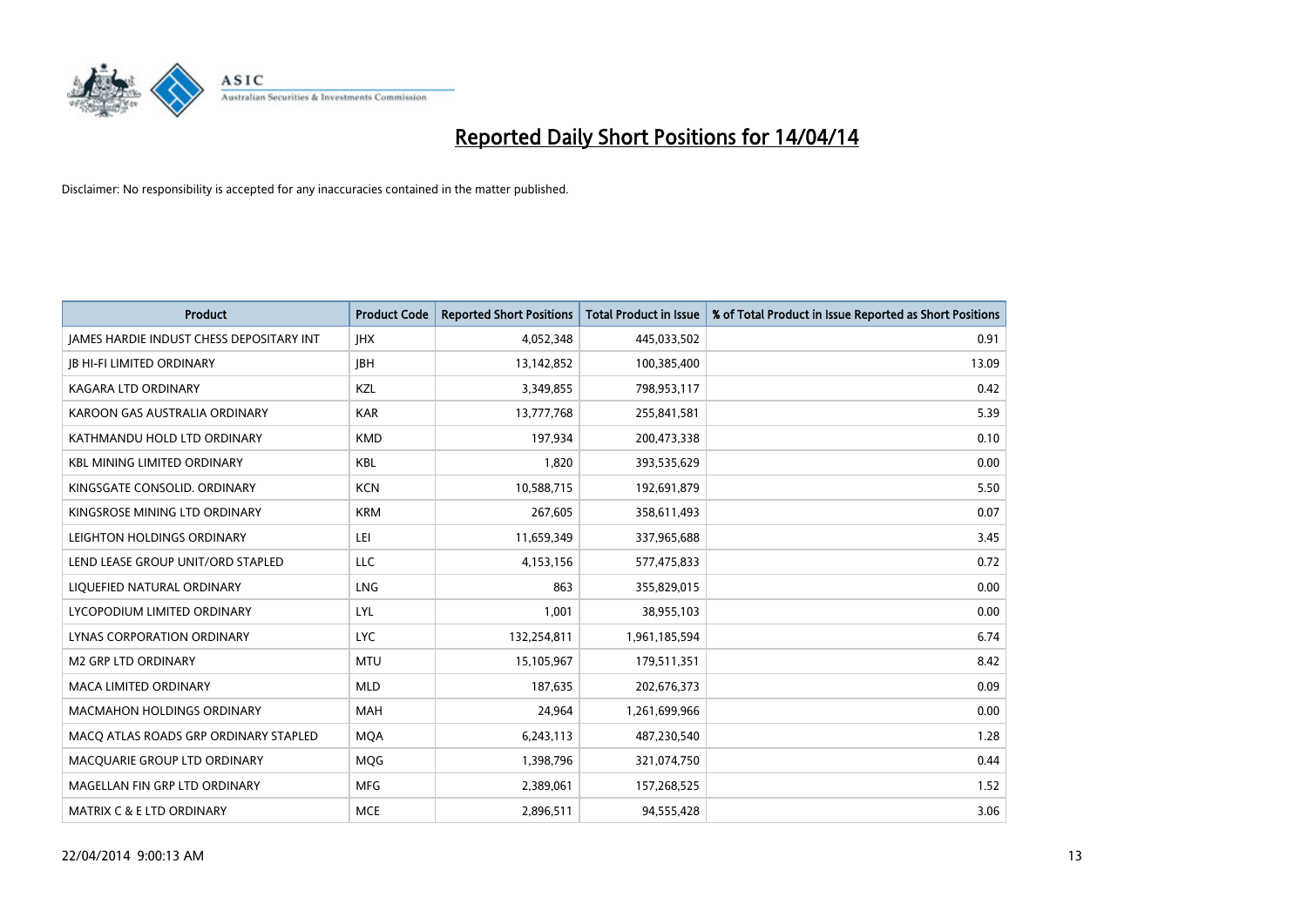

| <b>Product</b>                       | <b>Product Code</b> | <b>Reported Short Positions</b> | <b>Total Product in Issue</b> | % of Total Product in Issue Reported as Short Positions |
|--------------------------------------|---------------------|---------------------------------|-------------------------------|---------------------------------------------------------|
| <b>MAVERICK DRILLING ORDINARY</b>    | <b>MAD</b>          | 6,952,837                       | 533,885,763                   | 1.30                                                    |
| <b>MAXITRANS INDUSTRIES ORDINARY</b> | MXI                 | 345,971                         | 185,075,653                   | 0.19                                                    |
| MAYNE PHARMA LTD ORDINARY            | <b>MYX</b>          | 801,842                         | 586,651,477                   | 0.14                                                    |
| MCALEESE LTD ORDINARY                | <b>MCS</b>          | 15,637                          | 287,365,502                   | 0.01                                                    |
| MCMILLAN SHAKESPEARE ORDINARY        | <b>MMS</b>          | 221,323                         | 74,523,965                    | 0.30                                                    |
| MCPHERSON'S LTD ORDINARY             | <b>MCP</b>          | 168,797                         | 93,994,381                    | 0.18                                                    |
| MEDUSA MINING LTD ORDINARY           | <b>MML</b>          | 5,884,147                       | 207,794,301                   | 2.83                                                    |
| MELBOURNE IT LIMITED ORDINARY        | <b>MLB</b>          | 2,909                           | 92,944,392                    | 0.00                                                    |
| <b>MERMAID MARINE ORDINARY</b>       | <b>MRM</b>          | 6,216,960                       | 366,741,299                   | 1.70                                                    |
| MESOBLAST LIMITED ORDINARY           | <b>MSB</b>          | 22,355,686                      | 321,210,394                   | 6.96                                                    |
| METALS X LIMITED ORDINARY            | <b>MLX</b>          | 608,000                         | 1,655,386,110                 | 0.04                                                    |
| METCASH LIMITED ORDINARY             | <b>MTS</b>          | 100,463,645                     | 888,338,048                   | 11.31                                                   |
| MIGHTY RIVER POWER ORDINARY          | <b>MYT</b>          | 3,675,711                       | 1,400,012,517                 | 0.26                                                    |
| MILLENNIUM MIN LTD ORDINARY          | <b>MOY</b>          | 2,316                           | 217,695,372                   | 0.00                                                    |
| MINCOR RESOURCES NL ORDINARY         | <b>MCR</b>          | 85,266                          | 188,208,274                   | 0.05                                                    |
| MINEMAKERS LIMITED ORDINARY          | <b>MAK</b>          | 11,750                          | 247,504,006                   | 0.00                                                    |
| MINERAL DEPOSITS ORDINARY            | <b>MDL</b>          | 626,003                         | 103,538,786                   | 0.60                                                    |
| MINERAL RESOURCES. ORDINARY          | <b>MIN</b>          | 5,600,655                       | 186,312,198                   | 3.01                                                    |
| MINT WIRELESS ORDINARY               | <b>MNW</b>          | 1,144,716                       | 407,372,395                   | 0.28                                                    |
| MIRABELA NICKEL LTD ORDINARY         | <b>MBN</b>          | 18,855,648                      | 876,801,147                   | 2.15                                                    |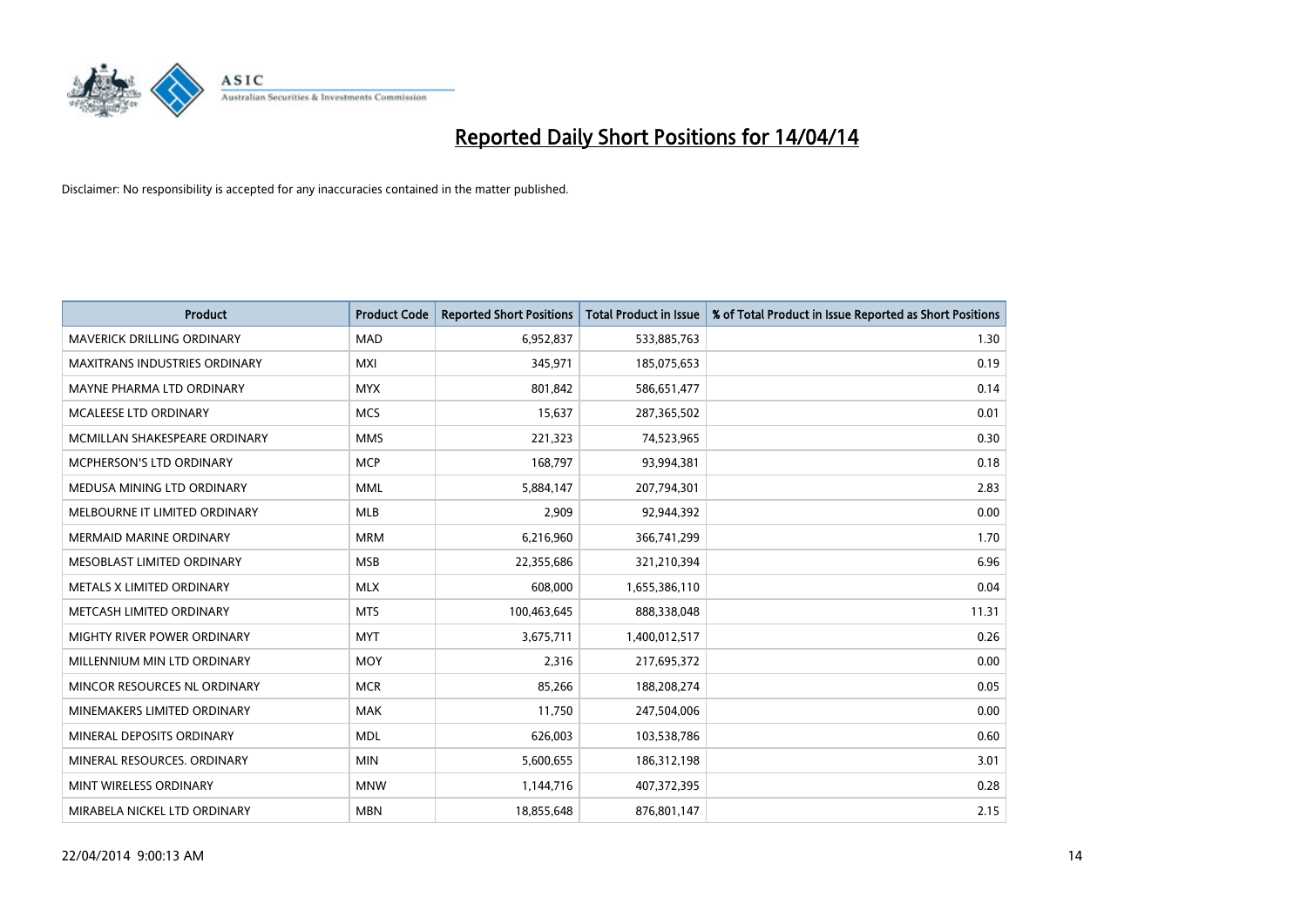

| <b>Product</b>                    | <b>Product Code</b> | <b>Reported Short Positions</b> | <b>Total Product in Issue</b> | % of Total Product in Issue Reported as Short Positions |
|-----------------------------------|---------------------|---------------------------------|-------------------------------|---------------------------------------------------------|
| MIRVAC GROUP STAPLED SECURITIES   | <b>MGR</b>          | 1,283,504                       | 3,692,279,772                 | 0.03                                                    |
| MOBILE EMBRACE LTD ORDINARY       | <b>MBE</b>          | 1,794                           | 369,270,098                   | 0.00                                                    |
| MOLOPO ENERGY LTD ORDINARY        | <b>MPO</b>          | 268,667                         | 247,275,840                   | 0.11                                                    |
| MONADELPHOUS GROUP ORDINARY       | <b>MND</b>          | 12,314,391                      | 92,679,570                    | 13.29                                                   |
| MORTGAGE CHOICE LTD ORDINARY      | <b>MOC</b>          | 3,976                           | 123,780,387                   | 0.00                                                    |
| <b>MOUNT GIBSON IRON ORDINARY</b> | <b>MGX</b>          | 11,474,194                      | 1,090,584,232                 | 1.05                                                    |
| MULTIPLEX SITES SITES             | <b>MXUPA</b>        | 1,670                           | 4,500,000                     | 0.04                                                    |
| MURCHISON METALS LTD ORDINARY     | <b>MMX</b>          | 216,291                         | 450,497,346                   | 0.05                                                    |
| <b>MYER HOLDINGS LTD ORDINARY</b> | <b>MYR</b>          | 62,794,824                      | 585,684,551                   | 10.72                                                   |
| NANOSONICS LIMITED ORDINARY       | <b>NAN</b>          | 193,539                         | 263,798,826                   | 0.07                                                    |
| NATIONAL AUST. BANK ORDINARY      | <b>NAB</b>          | 5,821,667                       | 2,353,771,760                 | 0.25                                                    |
| NATIONAL STORAGE STAPLED          | <b>NSR</b>          | 1,356,147                       | 244,897,097                   | 0.55                                                    |
| NAVITAS LIMITED ORDINARY          | <b>NVT</b>          | 3,006,647                       | 375,712,581                   | 0.80                                                    |
| NEARMAP LTD ORDINARY              | <b>NEA</b>          | 61,090                          | 337,346,101                   | 0.02                                                    |
| NEON ENERGY LIMITED ORDINARY      | <b>NEN</b>          | 242,166                         | 553,037,848                   | 0.04                                                    |
| NEW HOPE CORPORATION ORDINARY     | <b>NHC</b>          | 877,470                         | 830,933,112                   | 0.11                                                    |
| NEWCREST MINING ORDINARY          | <b>NCM</b>          | 6,221,605                       | 766,510,971                   | 0.81                                                    |
| NEWS CORP A NON-VOTING CDI        | <b>NWSLV</b>        | 407,822                         | 3,115,091                     | 13.09                                                   |
| NEWS CORP B VOTING CDI            | <b>NWS</b>          | 2,256,559                       | 20,237,280                    | 11.15                                                   |
| NEWSAT LIMITED ORDINARY           | <b>NWT</b>          | 5,885,678                       | 612,199,841                   | 0.96                                                    |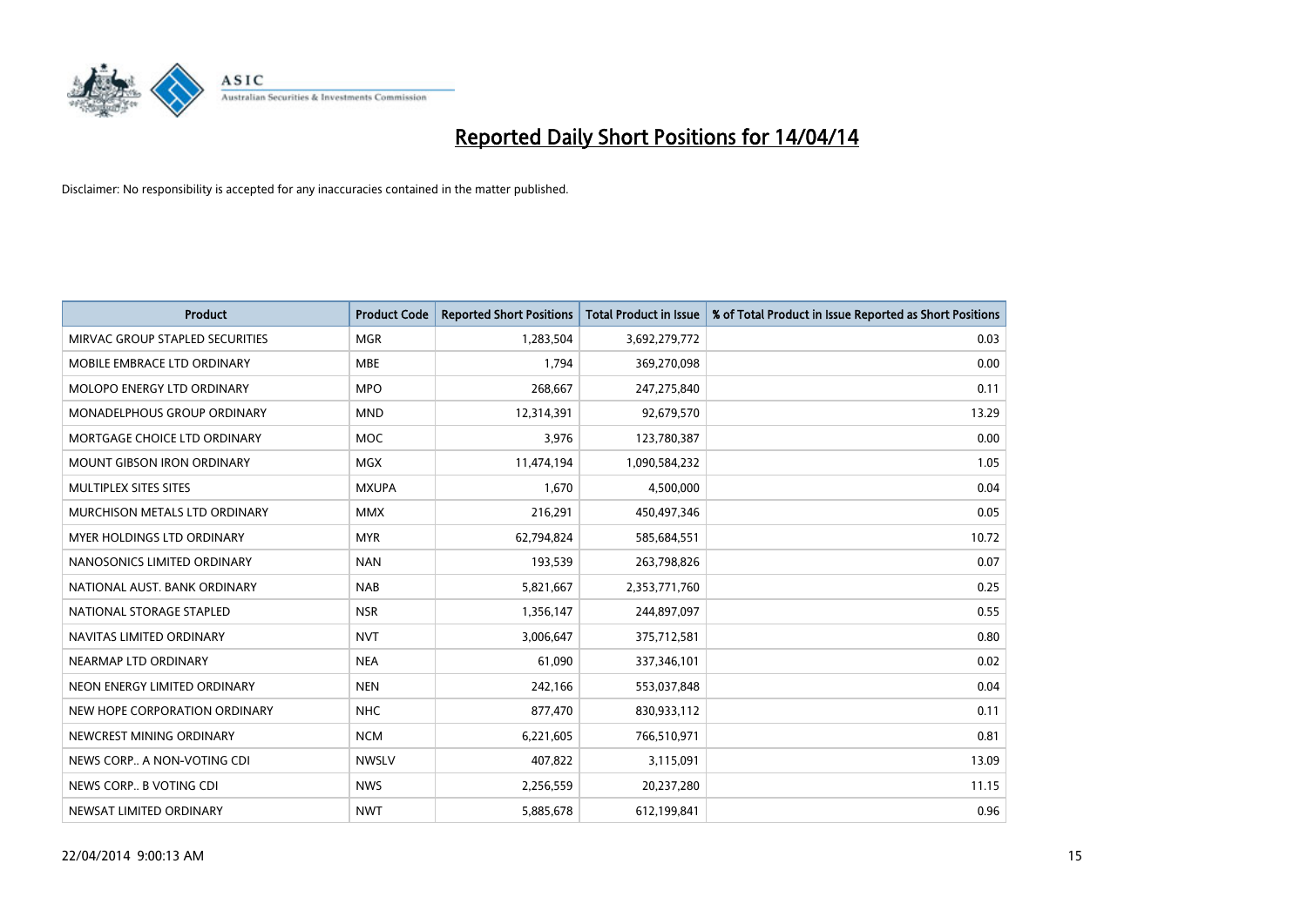

| <b>Product</b>                        | <b>Product Code</b> | <b>Reported Short Positions</b> | <b>Total Product in Issue</b> | % of Total Product in Issue Reported as Short Positions |
|---------------------------------------|---------------------|---------------------------------|-------------------------------|---------------------------------------------------------|
| NEXTDC LIMITED ORDINARY               | <b>NXT</b>          | 10,709,672                      | 193,154,486                   | 5.54                                                    |
| NEXUS ENERGY LIMITED ORDINARY         | <b>NXS</b>          | 1,462,101                       | 1,330,219,459                 | 0.11                                                    |
| NIB HOLDINGS LIMITED ORDINARY         | <b>NHF</b>          | 3,402,613                       | 439,004,182                   | 0.78                                                    |
| NICK SCALI LIMITED ORDINARY           | <b>NCK</b>          | 2,001                           | 81,000,000                    | 0.00                                                    |
| NIDO PETROLEUM ORDINARY               | <b>NDO</b>          | 47,402                          | 2,048,317,635                 | 0.00                                                    |
| NINE ENTERTAINMENT ORDINARY           | <b>NEC</b>          | 10,967,087                      | 940,295,023                   | 1.17                                                    |
| NOBLE MINERAL RES ORDINARY            | <b>NMG</b>          | 2,365,726                       | 666,397,952                   | 0.36                                                    |
| NORTHERN IRON LTD ORDINARY            | <b>NFE</b>          | 13,000                          | 484,405,314                   | 0.00                                                    |
| NORTHERN STAR ORDINARY                | <b>NST</b>          | 1,876,515                       | 578,591,915                   | 0.32                                                    |
| NOVOGEN LIMITED ORDINARY              | <b>NRT</b>          | 164,193                         | 168,557,834                   | 0.10                                                    |
| NRW HOLDINGS LIMITED ORDINARY         | <b>NWH</b>          | 15,417,495                      | 278,888,011                   | 5.53                                                    |
| NUCOAL RESOURCES LTD ORDINARY         | <b>NCR</b>          | 1                               | 768,612,354                   | 0.00                                                    |
| NUFARM LIMITED ORDINARY               | <b>NUF</b>          | 17,939,346                      | 263,725,895                   | 6.80                                                    |
| OAKTON LIMITED ORDINARY               | <b>OKN</b>          | 30,002                          | 89,990,235                    | 0.03                                                    |
| OCEANAGOLD CORP. CHESS DEPOSITARY INT | <b>OGC</b>          | 3,721,436                       | 300,567,377                   | 1.24                                                    |
| OCEANIA CAPITAL LTD ORDINARY          | <b>OCP</b>          | -1                              | 35,307,209                    | 0.00                                                    |
| OIL SEARCH LTD ORDINARY               | OSH                 | 13,123,770                      | 1,496,692,453                 | 0.88                                                    |
| OM HOLDINGS LIMITED ORDINARY          | OMH                 | 1,926,708                       | 733,423,337                   | 0.26                                                    |
| ORICA LIMITED ORDINARY                | ORI                 | 6,711,625                       | 370,924,362                   | 1.81                                                    |
| ORIGIN ENERGY ORDINARY                | <b>ORG</b>          | 6,332,879                       | 1,103,645,753                 | 0.57                                                    |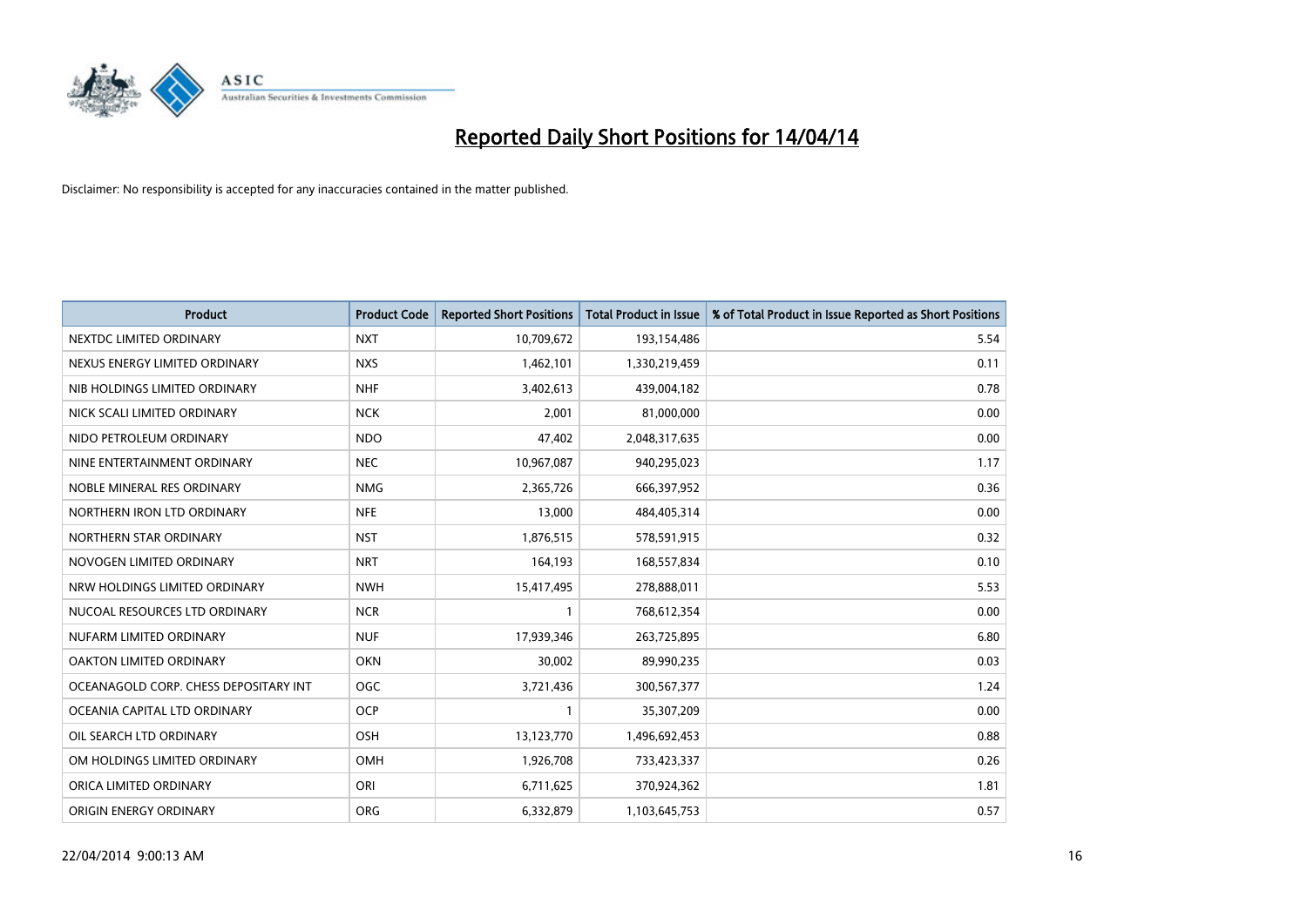

| <b>Product</b>                    | <b>Product Code</b> | <b>Reported Short Positions</b> | <b>Total Product in Issue</b> | % of Total Product in Issue Reported as Short Positions |
|-----------------------------------|---------------------|---------------------------------|-------------------------------|---------------------------------------------------------|
| OROCOBRE LIMITED ORDINARY         | <b>ORE</b>          | 2,139,545                       | 132,041,911                   | 1.62                                                    |
| ORORA LIMITED ORDINARY            | <b>ORA</b>          | 1,740,475                       | 1,206,684,923                 | 0.14                                                    |
| OROTONGROUP LIMITED ORDINARY      | <b>ORL</b>          | 173,796                         | 40,880,902                    | 0.43                                                    |
| OZ MINERALS ORDINARY              | <b>OZL</b>          | 12,881,136                      | 303,470,022                   | 4.24                                                    |
| <b>OZFOREX GROUP LTD ORDINARY</b> | <b>OFX</b>          | 3,543,791                       | 240,000,000                   | 1.48                                                    |
| <b>PACIFIC BRANDS ORDINARY</b>    | <b>PBG</b>          | 16,050,868                      | 917,226,291                   | 1.75                                                    |
| PACT GROUP HLDGS LTD ORDINARY     | <b>PGH</b>          | 2,579,109                       | 294,097,961                   | 0.88                                                    |
| PALADIN ENERGY LTD ORDINARY       | <b>PDN</b>          | 92,053,119                      | 964, 367, 284                 | 9.55                                                    |
| PANAUST LIMITED ORDINARY          | <b>PNA</b>          | 4,678,186                       | 635,580,654                   | 0.74                                                    |
| PANORAMIC RESOURCES ORDINARY      | PAN                 | 578,736                         | 322,275,824                   | 0.18                                                    |
| PANTERRA GOLD LTD ORDINARY        | PGI                 |                                 | 772,781,012                   | 0.00                                                    |
| PAPERLINX LIMITED ORDINARY        | <b>PPX</b>          | 45,095                          | 665,181,261                   | 0.01                                                    |
| PAPILLON RES LTD ORDINARY         | PIR                 | 11,568,786                      | 340,894,210                   | 3.39                                                    |
| PATTIES FOODS LTD ORDINARY        | PFL                 | 10,001                          | 139,144,338                   | 0.01                                                    |
| PEET LIMITED ORDINARY             | <b>PPC</b>          | 325,161                         | 433,389,348                   | 0.08                                                    |
| PENINSULA ENERGY LTD ORDINARY     | <b>PEN</b>          |                                 | 3,420,028,891                 | 0.00                                                    |
| PERPETUAL LIMITED ORDINARY        | <b>PPT</b>          | 1,207,281                       | 46,574,426                    | 2.59                                                    |
| PERSEUS MINING LTD ORDINARY       | <b>PRU</b>          | 12,000,564                      | 526,656,401                   | 2.28                                                    |
| PHARMAXIS LTD ORDINARY            | <b>PXS</b>          | 408,118                         | 309,514,849                   | 0.13                                                    |
| PHOSPHAGENICS LTD. ORDINARY       | POH                 | 50,000                          | 1,020,465,957                 | 0.00                                                    |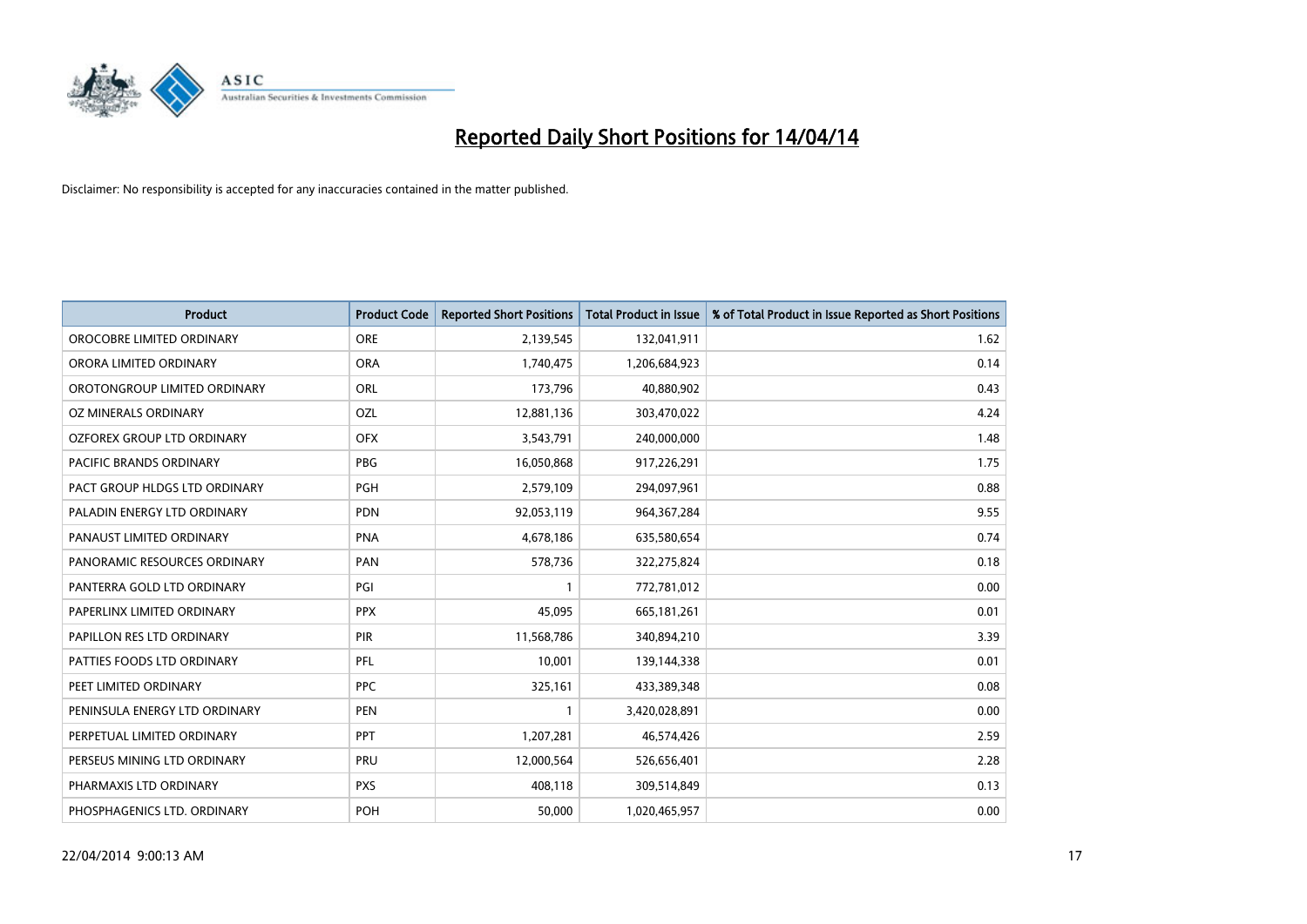

| <b>Product</b>                      | <b>Product Code</b> | <b>Reported Short Positions</b> | <b>Total Product in Issue</b> | % of Total Product in Issue Reported as Short Positions |
|-------------------------------------|---------------------|---------------------------------|-------------------------------|---------------------------------------------------------|
| PLATINUM ASSET ORDINARY             | <b>PTM</b>          | 468,452                         | 580,203,095                   | 0.08                                                    |
| PLATINUM AUSTRALIA ORDINARY         | <b>PLA</b>          | 836,027                         | 504,968,043                   | 0.17                                                    |
| PLATINUM CAPITAL LTD ORDINARY       | <b>PMC</b>          | 6,676                           | 231,071,933                   | 0.00                                                    |
| PMP LIMITED ORDINARY                | <b>PMP</b>          | 1,584,873                       | 323,781,124                   | 0.49                                                    |
| POSEIDON NICK LTD ORDINARY          | <b>POS</b>          | 496,239                         | 466,759,315                   | 0.11                                                    |
| PRANA BIOTECHNOLOGY ORDINARY        | PBT                 | 1,296,424                       | 488,646,960                   | 0.27                                                    |
| PREMIER INVESTMENTS ORDINARY        | <b>PMV</b>          | 74,855                          | 155,314,874                   | 0.05                                                    |
| PRIMA BIOMED LTD ORDINARY           | <b>PRR</b>          | 642,905                         | 1,228,709,341                 | 0.05                                                    |
| PRIMARY HEALTH CARE ORDINARY        | <b>PRY</b>          | 13,590,707                      | 504,956,647                   | 2.69                                                    |
| PRIME MEDIA GRP LTD ORDINARY        | <b>PRT</b>          | 147,472                         | 366,330,303                   | 0.04                                                    |
| PROGRAMMED ORDINARY                 | <b>PRG</b>          | 28,292                          | 118,253,992                   | 0.02                                                    |
| PURA VIDA ENERGY NL ORDINARY        | <b>PVD</b>          | 36,537                          | 127,168,198                   | 0.03                                                    |
| <b>QANTAS AIRWAYS ORDINARY</b>      | QAN                 | 79,150,225                      | 2,196,330,250                 | 3.60                                                    |
| OBE INSURANCE GROUP ORDINARY        | <b>OBE</b>          | 17,574,201                      | 1,253,883,293                 | 1.40                                                    |
| ORXPHARMA LTD ORDINARY              | <b>QRX</b>          | 200,200                         | 164,190,969                   | 0.12                                                    |
| <b>QUBE HOLDINGS LTD ORDINARY</b>   | <b>QUB</b>          | 27,143,826                      | 1,028,551,156                 | 2.64                                                    |
| RAMELIUS RESOURCES ORDINARY         | <b>RMS</b>          | 12,110                          | 365,600,380                   | 0.00                                                    |
| RAMSAY HEALTH CARE ORDINARY         | <b>RHC</b>          | 1,548,528                       | 202,081,252                   | 0.77                                                    |
| <b>RCG CORPORATION LTD ORDINARY</b> | <b>RCG</b>          | 222,538                         | 263,808,625                   | 0.08                                                    |
| RCR TOMLINSON ORDINARY              | <b>RCR</b>          | 233,745                         | 136,989,238                   | 0.17                                                    |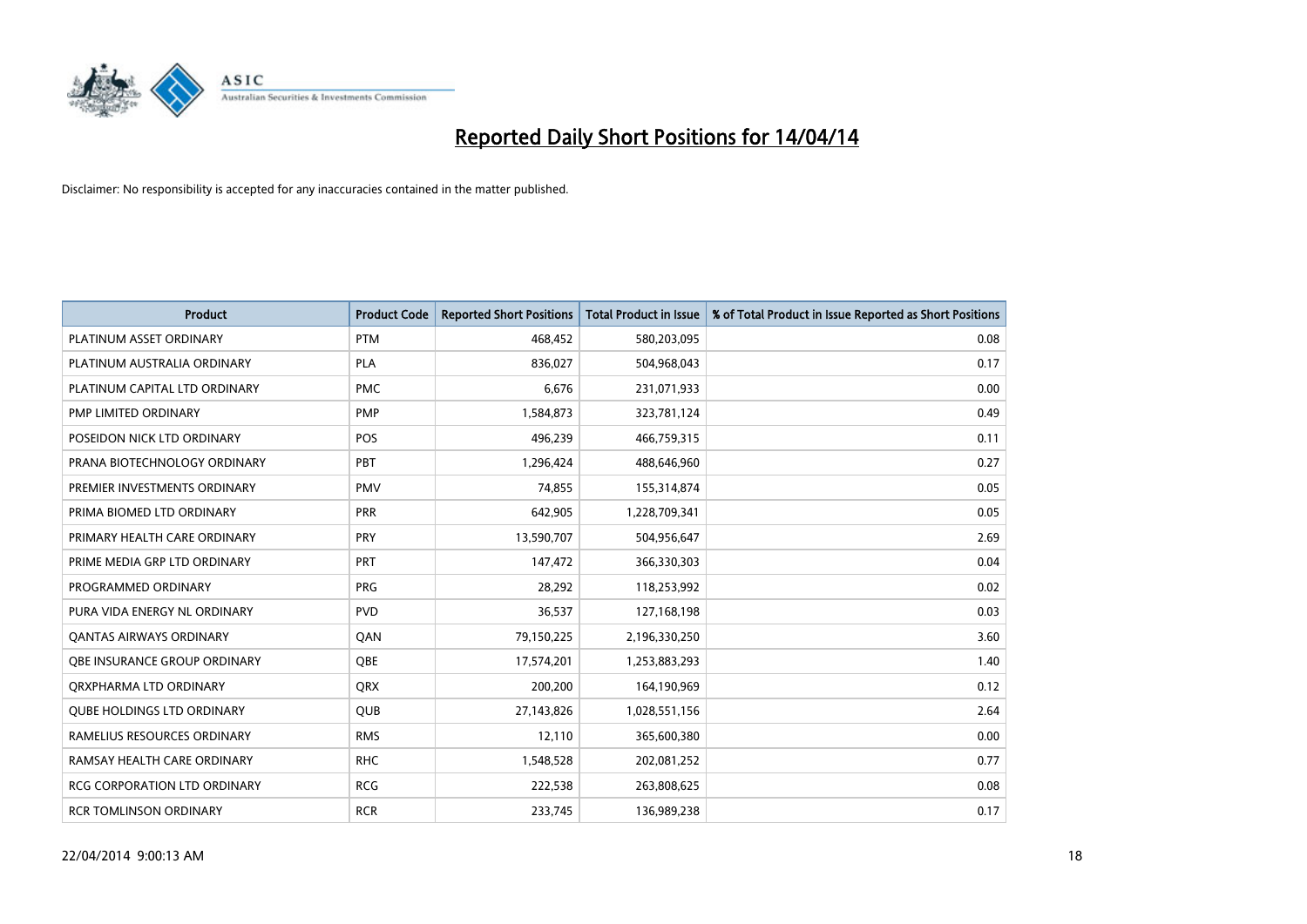

| <b>Product</b>                      | <b>Product Code</b> | <b>Reported Short Positions</b> | <b>Total Product in Issue</b> | % of Total Product in Issue Reported as Short Positions |
|-------------------------------------|---------------------|---------------------------------|-------------------------------|---------------------------------------------------------|
| <b>REA GROUP ORDINARY</b>           | <b>REA</b>          | 962,557                         | 131,714,699                   | 0.73                                                    |
| RECALL HOLDINGS LTD ORDINARY        | <b>REC</b>          | 2,763,049                       | 312,836,448                   | 0.88                                                    |
| RECKON LIMITED ORDINARY             | <b>RKN</b>          | 1,491,830                       | 126,913,066                   | 1.18                                                    |
| RED FORK ENERGY ORDINARY            | <b>RFE</b>          | 1,402,117                       | 501,051,719                   | 0.28                                                    |
| REDBANK ENERGY LTD ORDINARY         | <b>AEJ</b>          | 13                              | 786,287                       | 0.00                                                    |
| REECE AUSTRALIA LTD. ORDINARY       | <b>REH</b>          | 272                             | 99,600,000                    | 0.00                                                    |
| REED RESOURCES LTD ORDINARY         | <b>RDR</b>          | 250,000                         | 523,453,895                   | 0.05                                                    |
| REGIS RESOURCES ORDINARY            | <b>RRL</b>          | 29,567,874                      | 499,744,095                   | 5.92                                                    |
| RESMED INC CDI 10:1                 | <b>RMD</b>          | 37,370,125                      | 1,415,926,590                 | 2.64                                                    |
| <b>RESOLUTE MINING ORDINARY</b>     | <b>RSG</b>          | 13,900,858                      | 641,189,223                   | 2.17                                                    |
| <b>RESOURCE GENERATION ORDINARY</b> | <b>RES</b>          | 224,301                         | 581,380,338                   | 0.04                                                    |
| <b>RETAIL FOOD GROUP ORDINARY</b>   | <b>RFG</b>          | 4,564,268                       | 144,868,508                   | 3.15                                                    |
| REX MINERALS LIMITED ORDINARY       | <b>RXM</b>          | 660,804                         | 216,907,284                   | 0.30                                                    |
| RIO TINTO LIMITED ORDINARY          | <b>RIO</b>          | 3,509,374                       | 435,758,720                   | 0.81                                                    |
| ROC OIL COMPANY ORDINARY            | <b>ROC</b>          | 618,117                         | 687,618,400                   | 0.09                                                    |
| ROYAL RESOURCES ORDINARY            | <b>ROY</b>          | 2,500                           | 348,629,539                   | 0.00                                                    |
| ROYAL WOLF HOLDINGS ORDINARY        | <b>RWH</b>          | 192,532                         | 100,387,052                   | 0.19                                                    |
| RURALCO HOLDINGS ORDINARY           | <b>RHL</b>          | 1,000                           | 77,291,069                    | 0.00                                                    |
| SAI GLOBAL LIMITED ORDINARY         | SAI                 | 11,022,877                      | 210,793,906                   | 5.23                                                    |
| SALMAT LIMITED ORDINARY             | <b>SLM</b>          | 788                             | 159,812,799                   | 0.00                                                    |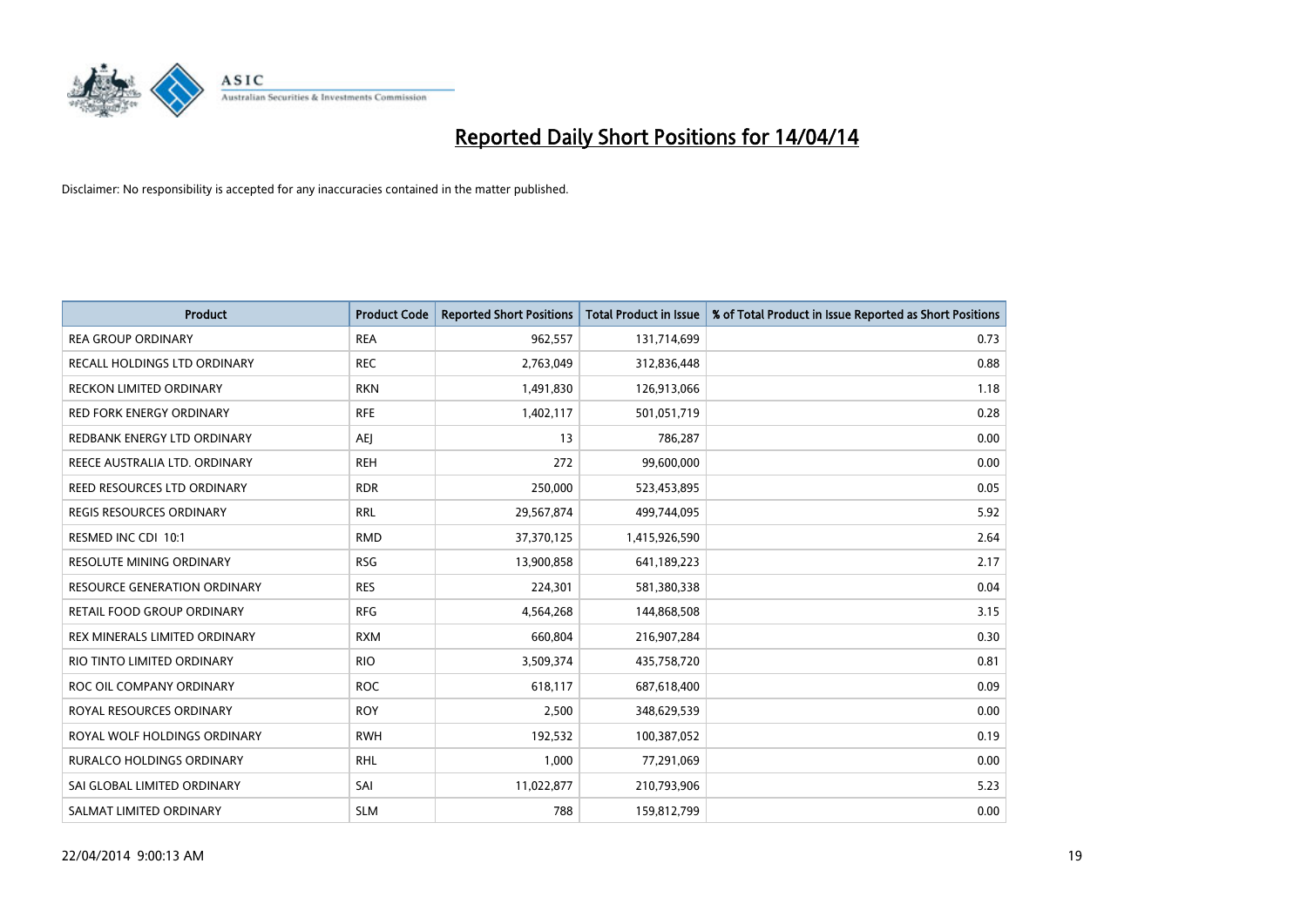

| <b>Product</b>                           | <b>Product Code</b> | <b>Reported Short Positions</b> | <b>Total Product in Issue</b> | % of Total Product in Issue Reported as Short Positions |
|------------------------------------------|---------------------|---------------------------------|-------------------------------|---------------------------------------------------------|
| SAMSON OIL & GAS LTD ORDINARY            | <b>SSN</b>          | 14,408,000                      | 2,547,627,193                 | 0.57                                                    |
| SANDFIRE RESOURCES ORDINARY              | <b>SFR</b>          | 868,030                         | 155,640,968                   | 0.56                                                    |
| <b>SANTOS LTD ORDINARY</b>               | <b>STO</b>          | 7,108,074                       | 975,314,977                   | 0.73                                                    |
| SARACEN MINERAL ORDINARY                 | <b>SAR</b>          | 464,826                         | 792,784,738                   | 0.06                                                    |
| SCA PROPERTY GROUP STAPLED SECURITIES    | <b>SCP</b>          | 44,896,738                      | 648,628,320                   | 6.92                                                    |
| SEDGMAN LIMITED ORDINARY                 | <b>SDM</b>          | 198,000                         | 227,059,277                   | 0.09                                                    |
| SEEK LIMITED ORDINARY                    | <b>SEK</b>          | 6,609,298                       | 340,384,875                   | 1.94                                                    |
| SELECT HARVESTS ORDINARY                 | <b>SHV</b>          | 15,589                          | 57,815,720                    | 0.03                                                    |
| SENEX ENERGY LIMITED ORDINARY            | SXY                 | 7,354,149                       | 1,145,058,917                 | 0.64                                                    |
| SERVCORP LIMITED ORDINARY                | SRV                 | 31,789                          | 98,432,275                    | 0.03                                                    |
| SERVICE STREAM ORDINARY                  | <b>SSM</b>          | 30                              | 326,943,570                   | 0.00                                                    |
| SEVEN GROUP HOLDINGS ORDINARY            | <b>SVW</b>          | 90,838                          | 307,356,159                   | 0.03                                                    |
| SEVEN WEST MEDIA LTD ORDINARY            | <b>SWM</b>          | 7,406,883                       | 999,160,872                   | 0.74                                                    |
| SG FLEET GROUP LTD ORDINARY              | SGF                 | 15,194                          | 242,691,826                   | 0.01                                                    |
| SIGMA PHARMACEUTICAL ORDINARY            | <b>SIP</b>          | 9,935,403                       | 1,125,026,719                 | 0.88                                                    |
| SILEX SYSTEMS ORDINARY                   | <b>SLX</b>          | 2,869,780                       | 170,367,734                   | 1.68                                                    |
| SILVER CHEF LIMITED ORDINARY             | SIV                 | 119,256                         | 29,333,629                    | 0.41                                                    |
| SILVER LAKE RESOURCE ORDINARY            | <b>SLR</b>          | 21,191,787                      | 503,233,971                   | 4.21                                                    |
| SIMS METAL MGMT LTD ORDINARY             | SGM                 | 13,950,500                      | 204,468,597                   | 6.82                                                    |
| SINGAPORE TELECOMM. CHESS DEPOSITARY INT | SGT                 | 5,552,835                       | 149,099,508                   | 3.72                                                    |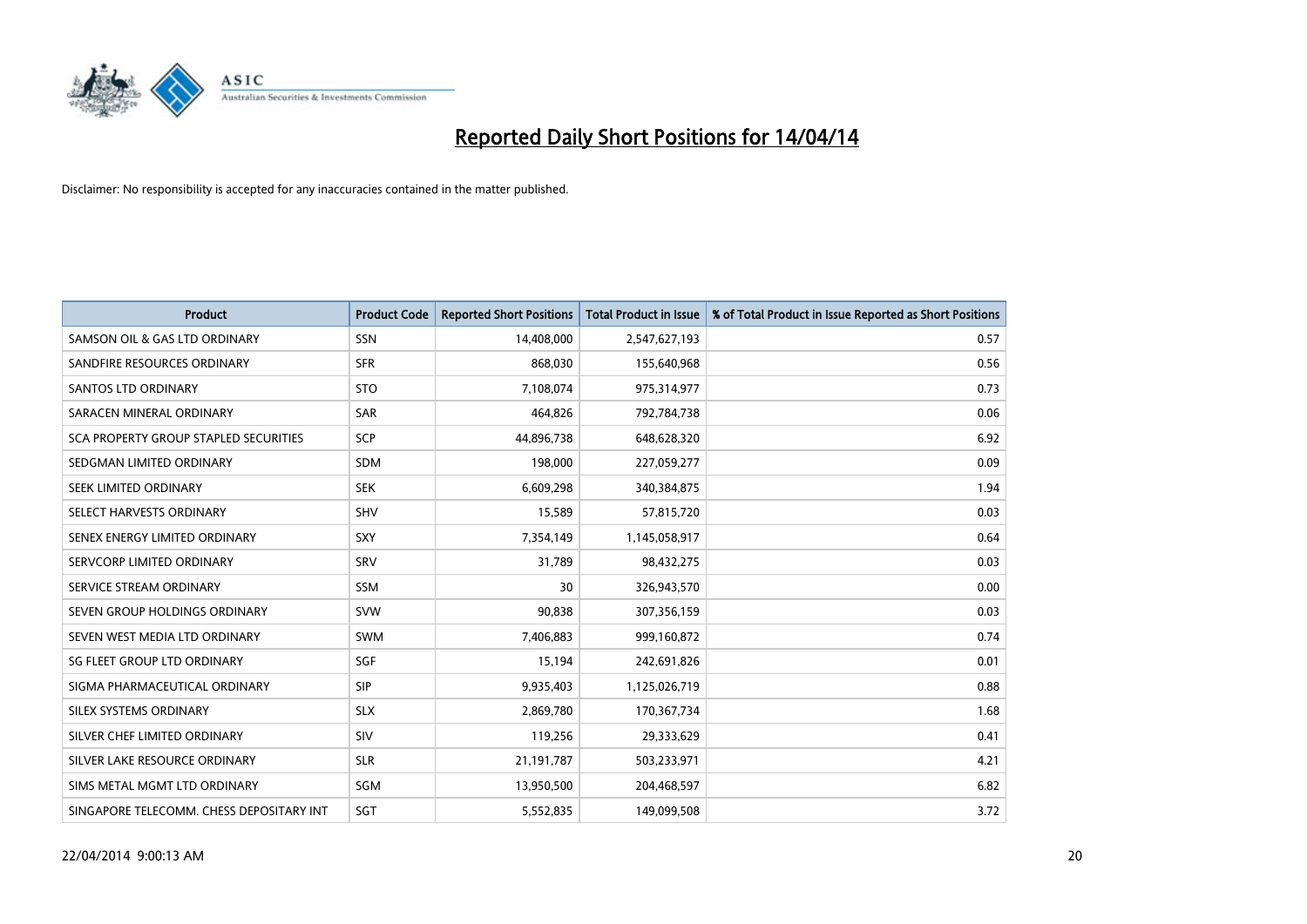

| <b>Product</b>                           | <b>Product Code</b> | <b>Reported Short Positions</b> | <b>Total Product in Issue</b> | % of Total Product in Issue Reported as Short Positions |
|------------------------------------------|---------------------|---------------------------------|-------------------------------|---------------------------------------------------------|
| SINO GAS ENERGY ORDINARY                 | <b>SEH</b>          | 1,132,518                       | 1,530,457,040                 | 0.07                                                    |
| SIRIUS RESOURCES NL ORDINARY             | <b>SIR</b>          | 11,387,537                      | 261,980,167                   | 4.35                                                    |
| SIRTEX MEDICAL ORDINARY                  | <b>SRX</b>          | 44,551                          | 56,108,439                    | 0.08                                                    |
| SKILLED GROUP LTD ORDINARY               | <b>SKE</b>          | 4,170,551                       | 235,254,496                   | 1.77                                                    |
| <b>SKY NETWORK ORDINARY</b>              | <b>SKT</b>          | 107,132                         | 389,139,785                   | 0.03                                                    |
| SKYCITY ENT GRP LTD ORDINARY             | <b>SKC</b>          | 372,126                         | 582,088,094                   | 0.06                                                    |
| <b>SLATER &amp; GORDON ORDINARY</b>      | SGH                 | 5,156,446                       | 203,821,542                   | 2.53                                                    |
| SMS MANAGEMENT. ORDINARY                 | <b>SMX</b>          | 1,973,198                       | 70,099,763                    | 2.81                                                    |
| SONIC HEALTHCARE ORDINARY                | <b>SHL</b>          | 4,182,099                       | 400,811,556                   | 1.04                                                    |
| SOUL PATTINSON (W.H) ORDINARY            | SOL                 | 8,961                           | 239,395,320                   | 0.00                                                    |
| SOUTH BOULDER MINES ORDINARY             | <b>STB</b>          | 1                               | 128,827,826                   | 0.00                                                    |
| SP AUSNET STAPLED SECURITIES             | SPN                 | 72,912,127                      | 3,386,607,080                 | 2.15                                                    |
| SPARK INFRASTRUCTURE STAPLED US PROHIBT. | SKI                 | 43,377,983                      | 1,326,734,264                 | 3.27                                                    |
| SPDR 200 FUND ETF UNITS                  | <b>STW</b>          | 20,000                          | 45,026,368                    | 0.04                                                    |
| SPDR 200 RESOURCES ETF UNITS             | <b>OZR</b>          | 13,793                          | 1,601,962                     | 0.86                                                    |
| SPDR SMALL ORDS ETF UNITS                | SSO                 | 133,478                         | 801,304                       | 16.66                                                   |
| SPECIALTY FASHION ORDINARY               | <b>SFH</b>          | 50,001                          | 192,236,121                   | 0.03                                                    |
| ST BARBARA LIMITED ORDINARY              | <b>SBM</b>          | 29,500,004                      | 488,074,077                   | 6.04                                                    |
| STARPHARMA HOLDINGS ORDINARY             | SPL                 | 15,173,882                      | 284,664,680                   | 5.33                                                    |
| STEADFAST GROUP LTD ORDINARY             | SDF                 | 1,691,004                       | 500,971,408                   | 0.34                                                    |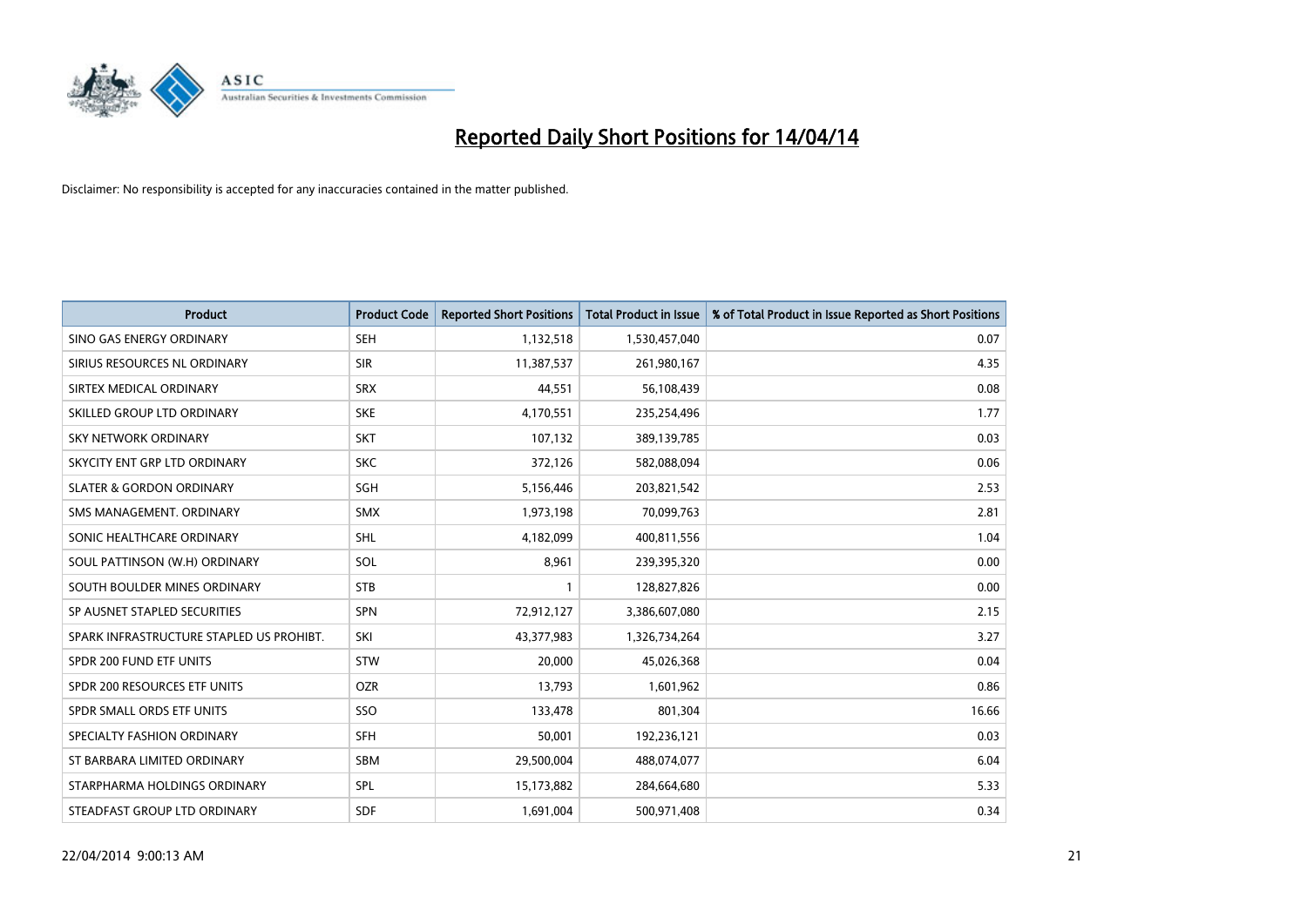

| <b>Product</b>                   | <b>Product Code</b> | <b>Reported Short Positions</b> | <b>Total Product in Issue</b> | % of Total Product in Issue Reported as Short Positions |
|----------------------------------|---------------------|---------------------------------|-------------------------------|---------------------------------------------------------|
| STH CRS ELECT ENGNR ORDINARY     | <b>SXE</b>          | 19,573                          | 161,523,130                   | 0.01                                                    |
| STHN CROSS MEDIA ORDINARY        | <b>SXL</b>          | 18,411,747                      | 705,246,986                   | 2.61                                                    |
| STOCKLAND UNITS/ORD STAPLED      | SGP                 | 9,715,293                       | 2,326,978,560                 | 0.42                                                    |
| STRAITS RES LTD. ORDINARY        | <b>SRQ</b>          | 28,747                          | 1,217,730,293                 | 0.00                                                    |
| STW COMMUNICATIONS ORDINARY      | SGN                 | 1,203,128                       | 403,828,512                   | 0.30                                                    |
| SUNCORP GROUP LTD ORDINARY       | <b>SUN</b>          | 10,319,077                      | 1,286,600,980                 | 0.80                                                    |
| SUNDANCE ENERGY ORDINARY         | <b>SEA</b>          | 9,820,148                       | 547,384,195                   | 1.79                                                    |
| SUNDANCE RESOURCES ORDINARY      | SDL                 | 85,565,679                      | 3,079,369,367                 | 2.78                                                    |
| SUNLAND GROUP LTD ORDINARY       | <b>SDG</b>          | 81,606                          | 181,710,087                   | 0.04                                                    |
| SUPER RET REP LTD ORDINARY       | <b>SUL</b>          | 3,520,131                       | 196,731,620                   | 1.79                                                    |
| SYD AIRPORT STAPLED US PROHIBIT. | <b>SYD</b>          | 15,869,512                      | 2,216,216,041                 | 0.72                                                    |
| SYRAH RESOURCES ORDINARY         | <b>SYR</b>          | 5,902,790                       | 162,475,614                   | 3.63                                                    |
| TABCORP HOLDINGS LTD ORDINARY    | <b>TAH</b>          | 18,130,624                      | 762,954,019                   | 2.38                                                    |
| TANAMI GOLD NL ORDINARY          | <b>TAM</b>          | 1,101                           | 1,175,097,046                 | 0.00                                                    |
| TAP OIL LIMITED ORDINARY         | <b>TAP</b>          | 54,866                          | 242,237,221                   | 0.02                                                    |
| TASSAL GROUP LIMITED ORDINARY    | <b>TGR</b>          | 215,887                         | 146,507,029                   | 0.15                                                    |
| TATTS GROUP LTD ORDINARY         | <b>TTS</b>          | 10,669,276                      | 1,417,117,821                 | 0.75                                                    |
| <b>TECHNOLOGY ONE ORDINARY</b>   | <b>TNE</b>          | 352,234                         | 307,751,455                   | 0.11                                                    |
| TELECOM CORPORATION ORDINARY     | <b>TEL</b>          | 10,894,440                      | 1,824,369,462                 | 0.60                                                    |
| TELSTRA CORPORATION, ORDINARY    | <b>TLS</b>          | 7,967,180                       | 12,443,074,357                | 0.06                                                    |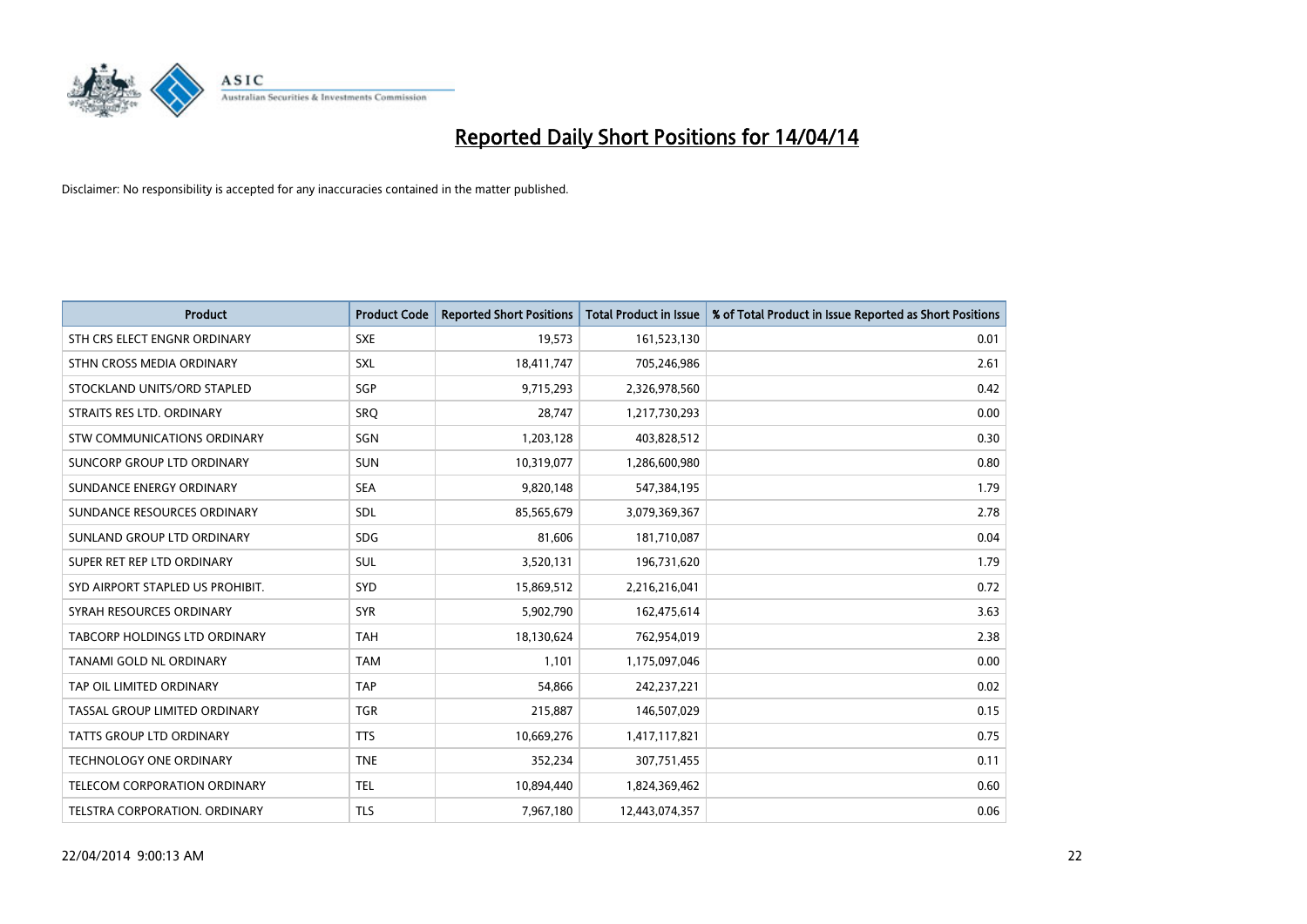

| <b>Product</b>                        | <b>Product Code</b> | <b>Reported Short Positions</b> | <b>Total Product in Issue</b> | % of Total Product in Issue Reported as Short Positions |
|---------------------------------------|---------------------|---------------------------------|-------------------------------|---------------------------------------------------------|
| TEN NETWORK HOLDINGS ORDINARY         | <b>TEN</b>          | 153,817,447                     | 2,630,984,596                 | 5.85                                                    |
| TERANGA GOLD CORP CDI 1:1             | TGZ                 | 234,152                         | 102,477,388                   | 0.23                                                    |
| TFS CORPORATION LTD ORDINARY          | <b>TFC</b>          | 651,228                         | 282,157,408                   | 0.23                                                    |
| THE REJECT SHOP ORDINARY              | <b>TRS</b>          | 2,363,244                       | 28,826,248                    | 8.20                                                    |
| <b>TIGER RESOURCES ORDINARY</b>       | <b>TGS</b>          | 386,065                         | 803,311,695                   | 0.05                                                    |
| TITAN ENERGY SERVICE ORDINARY         | <b>TTN</b>          | 3,550                           | 49,021,963                    | 0.01                                                    |
| TOLL HOLDINGS LTD ORDINARY            | <b>TOL</b>          | 33,523,292                      | 717,133,875                   | 4.67                                                    |
| TOX FREE SOLUTIONS ORDINARY           | <b>TOX</b>          | 2,613,925                       | 133,252,359                   | 1.96                                                    |
| TPG TELECOM LIMITED ORDINARY          | <b>TPM</b>          | 5,937,351                       | 793,808,141                   | 0.75                                                    |
| <b>TRADE ME GROUP ORDINARY</b>        | <b>TME</b>          | 1,470,366                       | 396,548,005                   | 0.37                                                    |
| TRANSFIELD SERVICES ORDINARY          | <b>TSE</b>          | 37,061,866                      | 512,457,716                   | 7.23                                                    |
| TRANSPACIFIC INDUST, ORDINARY         | <b>TPI</b>          | 14,737,644                      | 1,578,786,704                 | 0.93                                                    |
| TRANSURBAN GROUP TRIPLE STAPLED SEC.  | <b>TCL</b>          | 7,377,979                       | 1,491,855,200                 | 0.49                                                    |
| <b>TREASURY GROUP ORDINARY</b>        | <b>TRG</b>          | 14,269                          | 23,070,755                    | 0.06                                                    |
| TREASURY WINE ESTATE ORDINARY         | <b>TWE</b>          | 58,752,534                      | 647,227,144                   | 9.08                                                    |
| TROY RESOURCES LTD ORDINARY           | <b>TRY</b>          | 3,507,761                       | 195,034,997                   | 1.80                                                    |
| TWENTY-FIRST FOX INC A NON-VOTING CDI | <b>FOXLV</b>        | 359,792                         | 12,427,226                    | 2.90                                                    |
| TWENTY-FIRST FOX INC B VOTING CDI     | <b>FOX</b>          | 866,355                         | 152,398,484                   | 0.57                                                    |
| UGL LIMITED ORDINARY                  | UGL                 | 21,932,050                      | 166,511,240                   | 13.17                                                   |
| UNILIFE CORPORATION CDI 6:1           | <b>UNS</b>          | 147,155                         | 259,710,264                   | 0.06                                                    |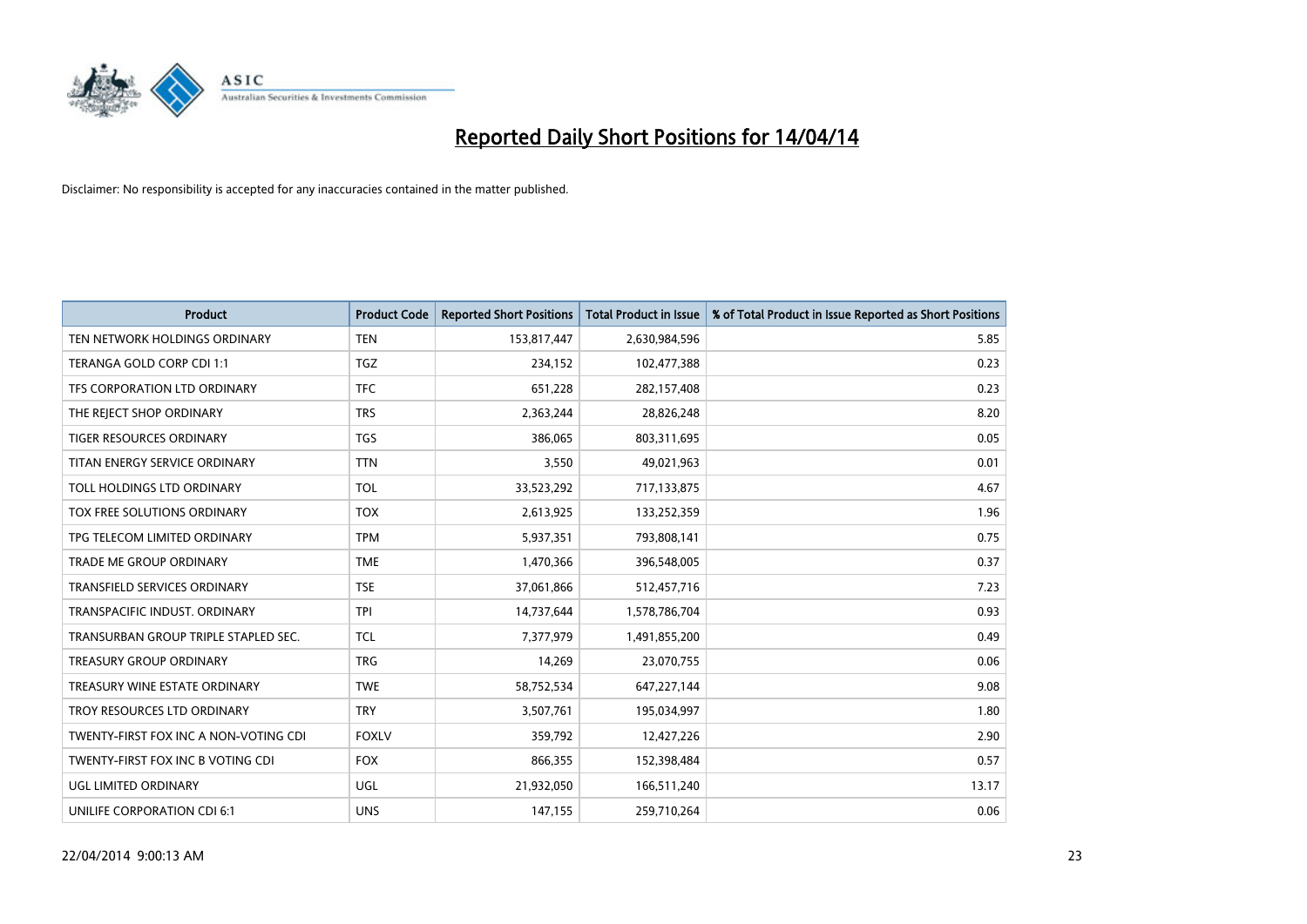

| <b>Product</b>                       | <b>Product Code</b> | <b>Reported Short Positions</b> | <b>Total Product in Issue</b> | % of Total Product in Issue Reported as Short Positions |
|--------------------------------------|---------------------|---------------------------------|-------------------------------|---------------------------------------------------------|
| <b>UXC LIMITED ORDINARY</b>          | <b>UXC</b>          | 3,199,574                       | 321,271,353                   | 1.00                                                    |
| <b>VEDA GROUP LTD ORDINARY</b>       | <b>VED</b>          | 6,649,609                       | 842,055,406                   | 0.79                                                    |
| <b>VILLAGE ROADSHOW LTD ORDINARY</b> | <b>VRL</b>          | 1,639,309                       | 159,498,988                   | 1.03                                                    |
| <b>VIRGIN AUS HLDG LTD ORDINARY</b>  | <b>VAH</b>          | 55,075,144                      | 3,514,825,734                 | 1.57                                                    |
| <b>VIRTUS HEALTH LTD ORDINARY</b>    | <b>VRT</b>          | 3,352,261                       | 79,722,678                    | 4.20                                                    |
| VISION EYE INSTITUTE ORDINARY        | <b>VEI</b>          | 219,319                         | 160,759,740                   | 0.14                                                    |
| <b>VOCATION LTD ORDINARY</b>         | <b>VET</b>          | 12,309,396                      | 200,000,000                   | 6.15                                                    |
| <b>VOCUS COMMS LTD ORDINARY</b>      | <b>VOC</b>          | 510,679                         | 92,804,500                    | 0.55                                                    |
| WATPAC LIMITED ORDINARY              | <b>WTP</b>          | 4,421                           | 186,489,922                   | 0.00                                                    |
| WEBJET LIMITED ORDINARY              | <b>WEB</b>          | 2,301,304                       | 79,397,959                    | 2.90                                                    |
| WESFARMERS LIMITED ORDINARY          | <b>WES</b>          | 6,482,569                       | 1,143,274,951                 | 0.57                                                    |
| <b>WESTERN AREAS LTD ORDINARY</b>    | <b>WSA</b>          | 20,193,276                      | 232,310,014                   | 8.69                                                    |
| WESTERN DESERT RES. DEFERRED         | <b>WDRN</b>         | 4,272                           | 120,009,662                   | 0.00                                                    |
| WESTERN DESERT RES. ORDINARY         | <b>WDR</b>          | 7,131,893                       | 500,040,257                   | 1.43                                                    |
| WESTFIELD GROUP ORD/UNIT STAPLED SEC | <b>WDC</b>          | 3,567,134                       | 2,113,501,814                 | 0.17                                                    |
| WESTFIELD RETAIL TST UNIT STAPLED    | <b>WRT</b>          | 16,604,115                      | 2,979,214,029                 | 0.56                                                    |
| <b>WESTPAC BANKING CORP ORDINARY</b> | <b>WBC</b>          | 21,431,628                      | 3,109,048,309                 | 0.69                                                    |
| WHITE ENERGY COMPANY ORDINARY        | <b>WEC</b>          | 1,681,373                       | 322,974,494                   | 0.52                                                    |
| WHITEHAVEN COAL ORDINARY             | <b>WHC</b>          | 66,567,001                      | 1,025,692,710                 | 6.49                                                    |
| WIDE BAY AUST LTD ORDINARY           | <b>WBB</b>          | 451                             | 36,452,951                    | 0.00                                                    |